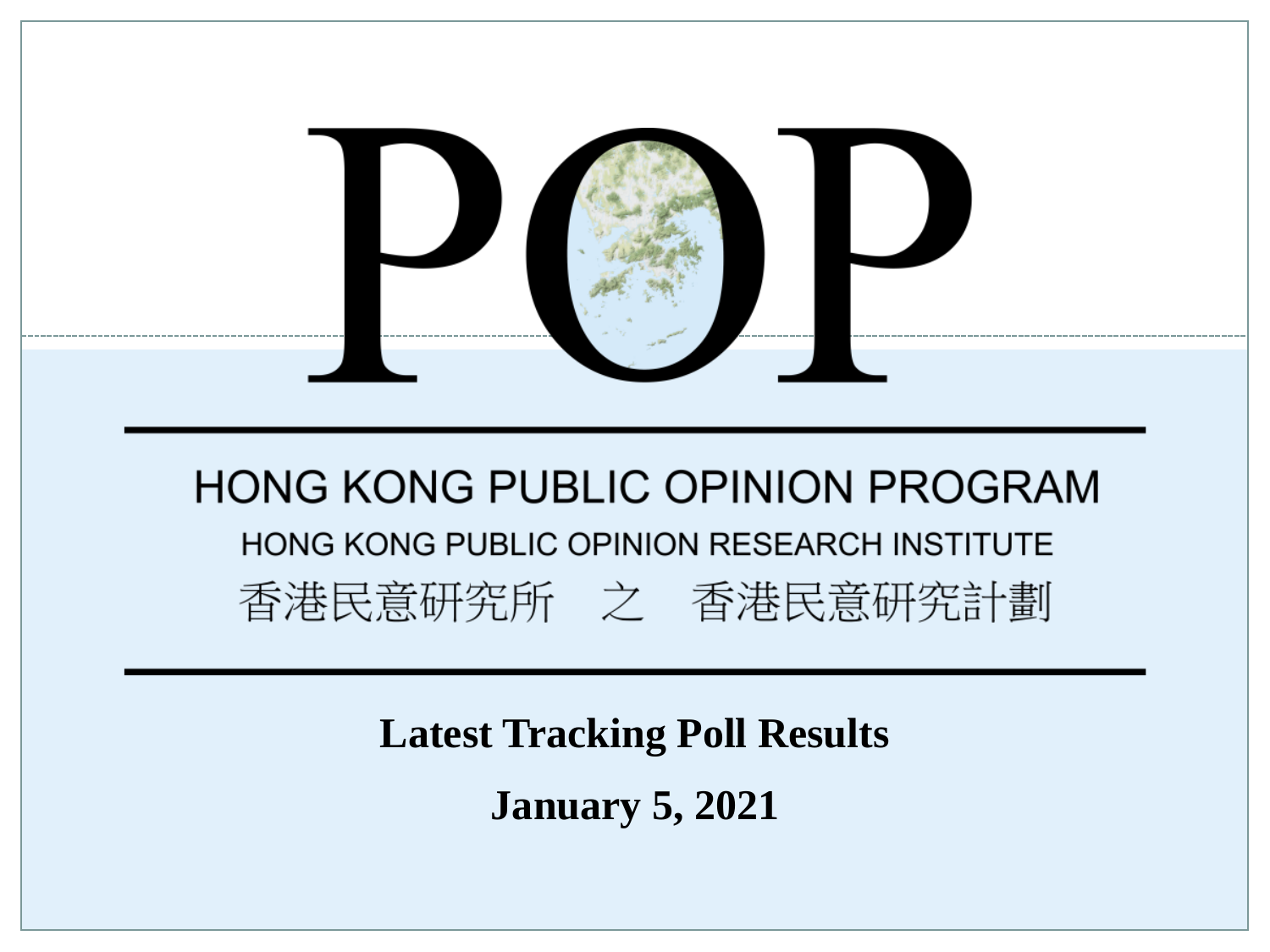#### **Contact Information**

 $\overline{2}$ 

. . . . . . . . . .

|                         | <b>Policy Address Follow-up Survey</b>                                                                                                                                                                                                                                                                                                                                                     | <b>Corporate Social Responsibility (Rating Survey)</b>                  |  |
|-------------------------|--------------------------------------------------------------------------------------------------------------------------------------------------------------------------------------------------------------------------------------------------------------------------------------------------------------------------------------------------------------------------------------------|-------------------------------------------------------------------------|--|
| Date of survey          | 18-22/12/2020                                                                                                                                                                                                                                                                                                                                                                              | $9 - 13/11/2020$                                                        |  |
| Survey method           |                                                                                                                                                                                                                                                                                                                                                                                            | Random telephone survey conducted by real interviewers                  |  |
| Target population       |                                                                                                                                                                                                                                                                                                                                                                                            | Cantonese-speaking Hong Kong residents aged 18 or above                 |  |
| Sample size             | 1,014 (including 503 landline)<br>and 511 mobile samples)                                                                                                                                                                                                                                                                                                                                  | 1,005 (including 512 landline)<br>and 493 mobile samples)               |  |
| Effective response rate | 68.7%                                                                                                                                                                                                                                                                                                                                                                                      | 63.9%                                                                   |  |
| Sampling error          | Sampling error of percentages not more<br>than $+/-4\%$ , that of net values not more<br>than $+/-6\%$ and that of ratings not more<br>than $+/-2.4$ at 95% conf. level                                                                                                                                                                                                                    | Sampling error of ratings not more than $+/-$<br>2.7 at 95% conf. level |  |
| Weighting method        | Rim-weighted according to figures provided by the Census and Statistics Department.<br>The gender-age distribution of the Hong Kong population came from "Mid-year<br>population for 2019", while the educational attainment (highest level attended)<br>distribution and economic activity status distribution came from "Women and Men in<br>Hong Kong - Key Statistics (2019 Edition)". |                                                                         |  |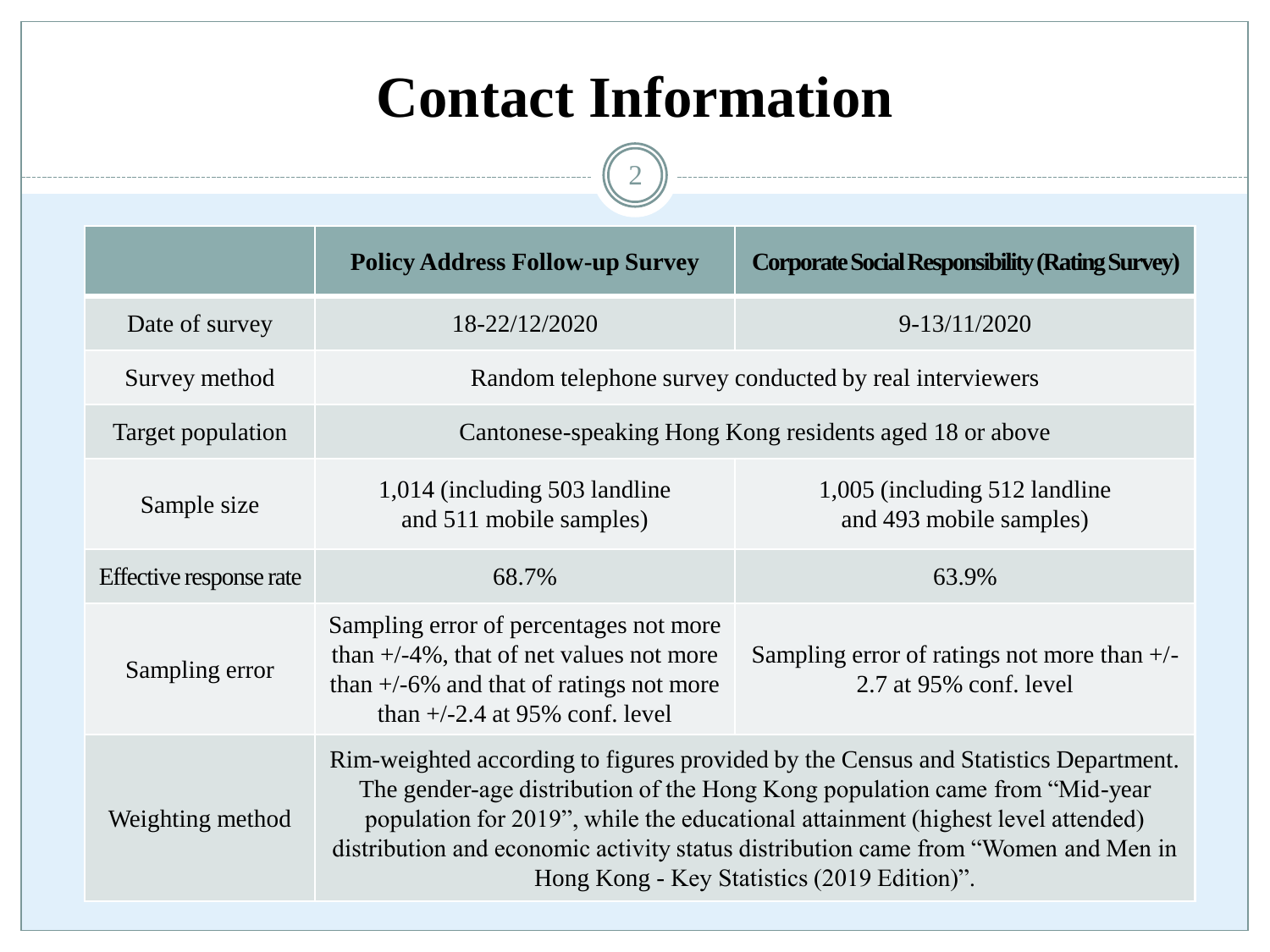## **Survey Topic**

3

• Policy Address Follow-up Survey

Appraisal of Policy Address

Appraisal of Policy Direction

• Corporate Social Responsibility (Rating Survey)

Public Transportation

Telecommunication Corporations

Banks and Financial Services Companies

**o Real Estate and Property Development Companies** 

o Retail Companies

Fast Food Restaurant Chains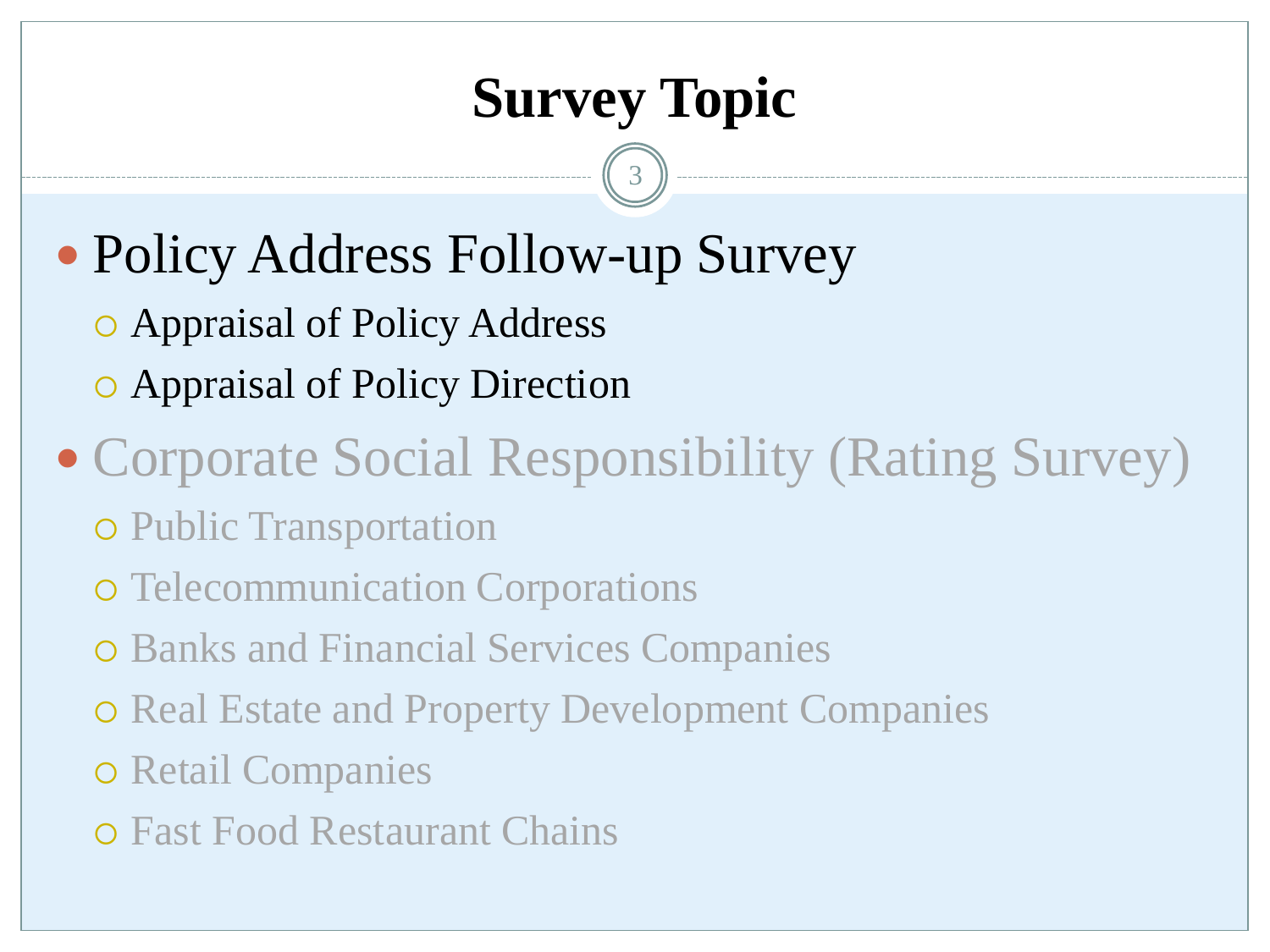#### **Survey Result - Policy Address Follow-up Survey**

4

# **Appraisal of Policy Address**

|                   |                       | <b>Instant poll</b><br>25/11/2020 | <b>Follow-up Survey</b><br>18-22/12/2020 | <b>Change</b>               | <b>Record</b>               |
|-------------------|-----------------------|-----------------------------------|------------------------------------------|-----------------------------|-----------------------------|
|                   | Satisfaction rate     | 19%                               | 13%                                      | $\blacktriangledown_6\%$    | Record low since Nov. 2019  |
| The Fourth        | Dissatisfaction rate  | 64%                               | 54%                                      | $\blacktriangledown 10\%$ * | Record low since Oct. 2018  |
| Policy<br>Address | Net satisfaction rate | $-46%$                            | $-41\%$                                  | $\blacktriangle 4\%$        | Record high since Oct. 2018 |
|                   | Rating                | 27.2                              | <b>29.9</b>                              | $\blacktriangle$ 2.8        | Record high since Oct. 2018 |

 The follow-up survey conducted a month after the Policy Address was delivered shows that 13% were satisfied with the Policy Address and 54% were dissatisfied, thus a net satisfaction rate of negative 41 percentage points. The satisfaction rating was 29.9 marks. Both the net satisfaction rate and the rating have registered slight increase since the instant poll.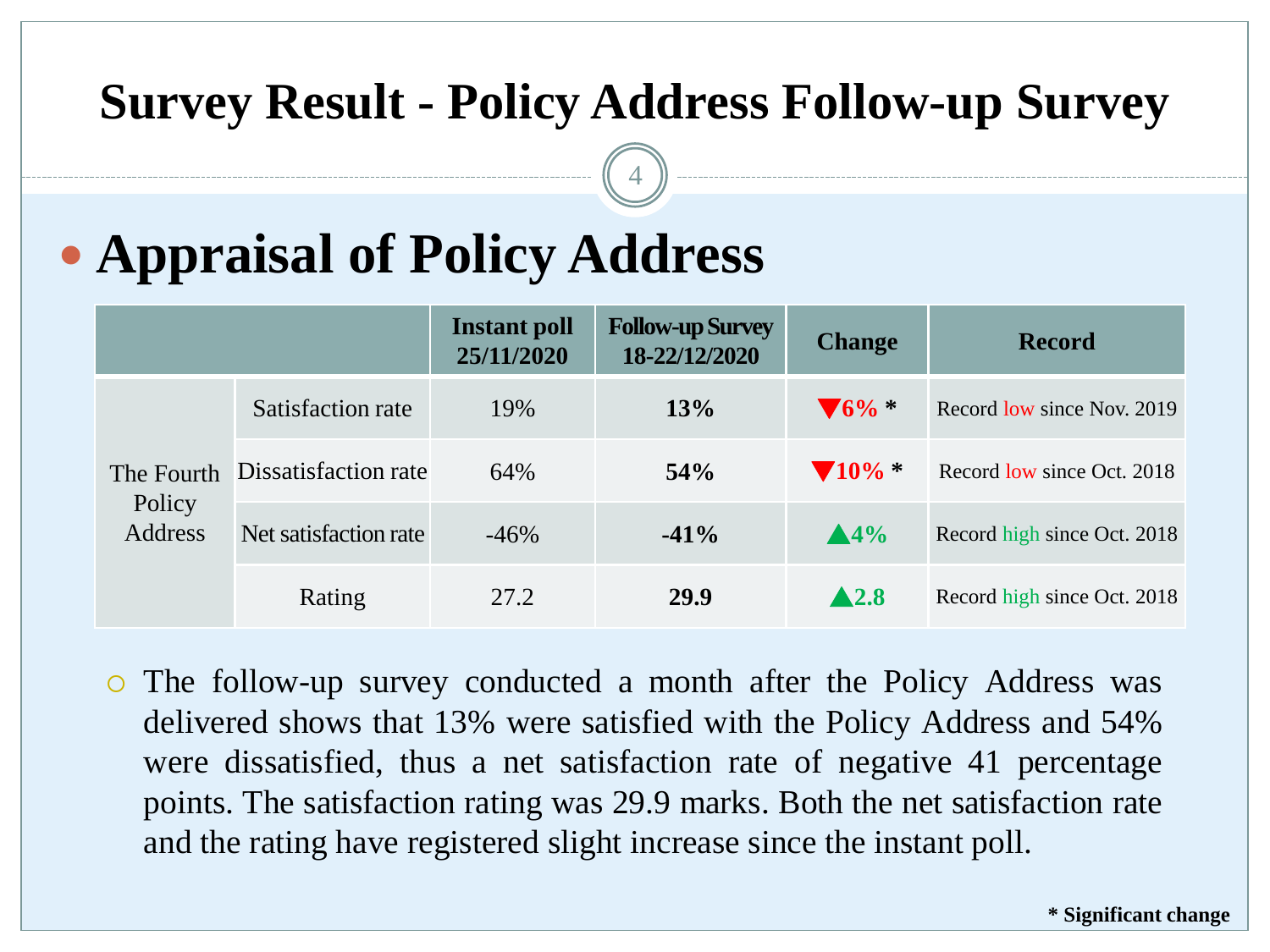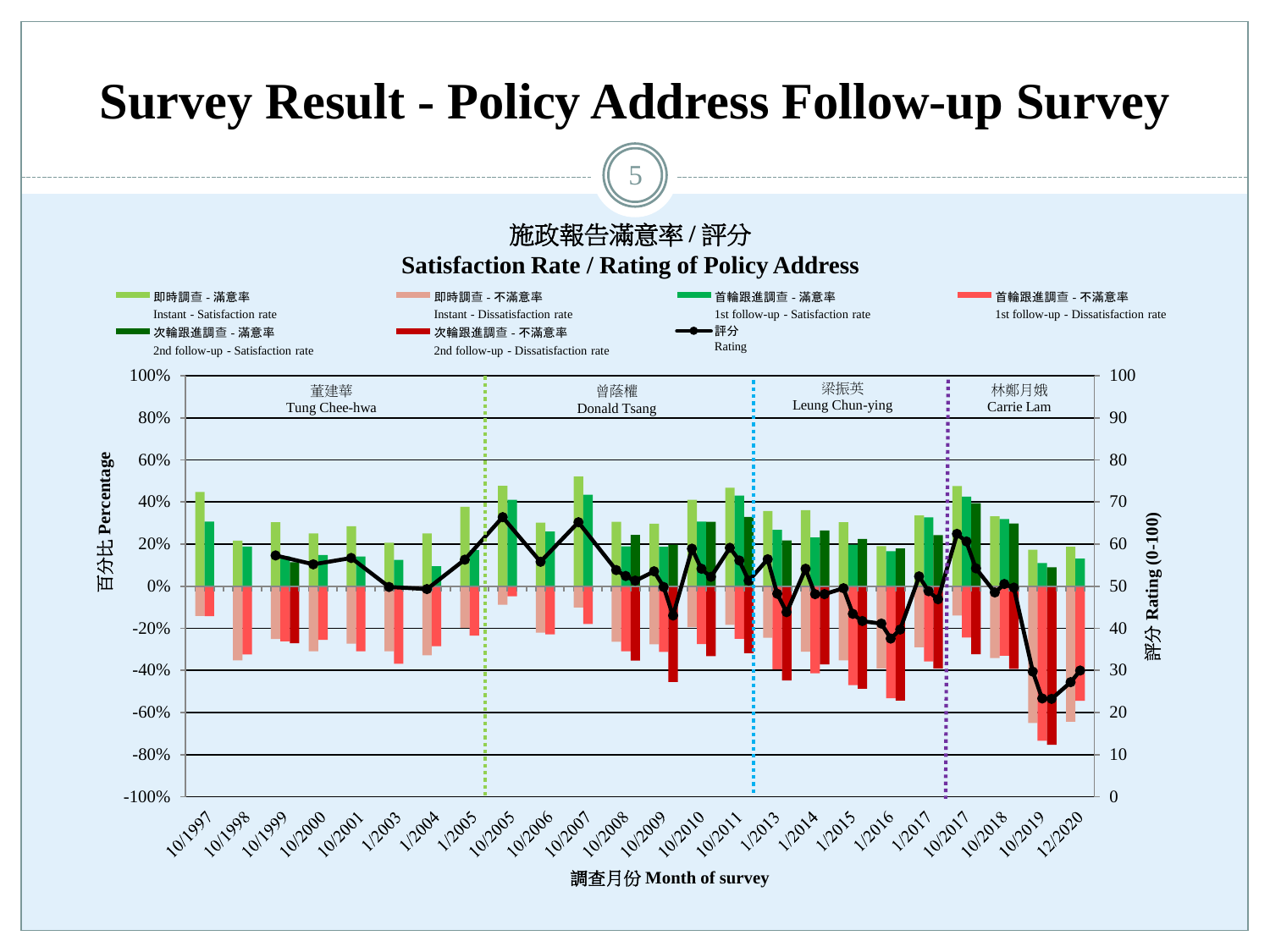#### **Survey Result - Policy Address Follow-up Survey**

6

# **Appraisal of Policy Direction**

|                                 |                       | 11-14/11/2019 | 18-22/12/2020 | <b>Change</b>               | <b>Record</b>               |
|---------------------------------|-----------------------|---------------|---------------|-----------------------------|-----------------------------|
|                                 | Satisfaction rate     | 9%            | 16%           | $\triangle 7\%$ *           | Record high since Oct. 2018 |
| The Fourth<br>Policy<br>Address | Dissatisfaction rate  | 79%           | 57%           | $\blacktriangledown 22\% *$ | Record low since Oct. 2018  |
|                                 | Net satisfaction rate | $-70\%$       | $-42\%$       | $\triangle$ 48% $*$         | Record high since Oct. 2018 |

 The survey also shows that 16% were satisfied with Carrie Lam's policy direction, while 57% expressed dissatisfaction, thus the net satisfaction rate bounced back to negative 42 percentage points from last year's negative 70 percentage points.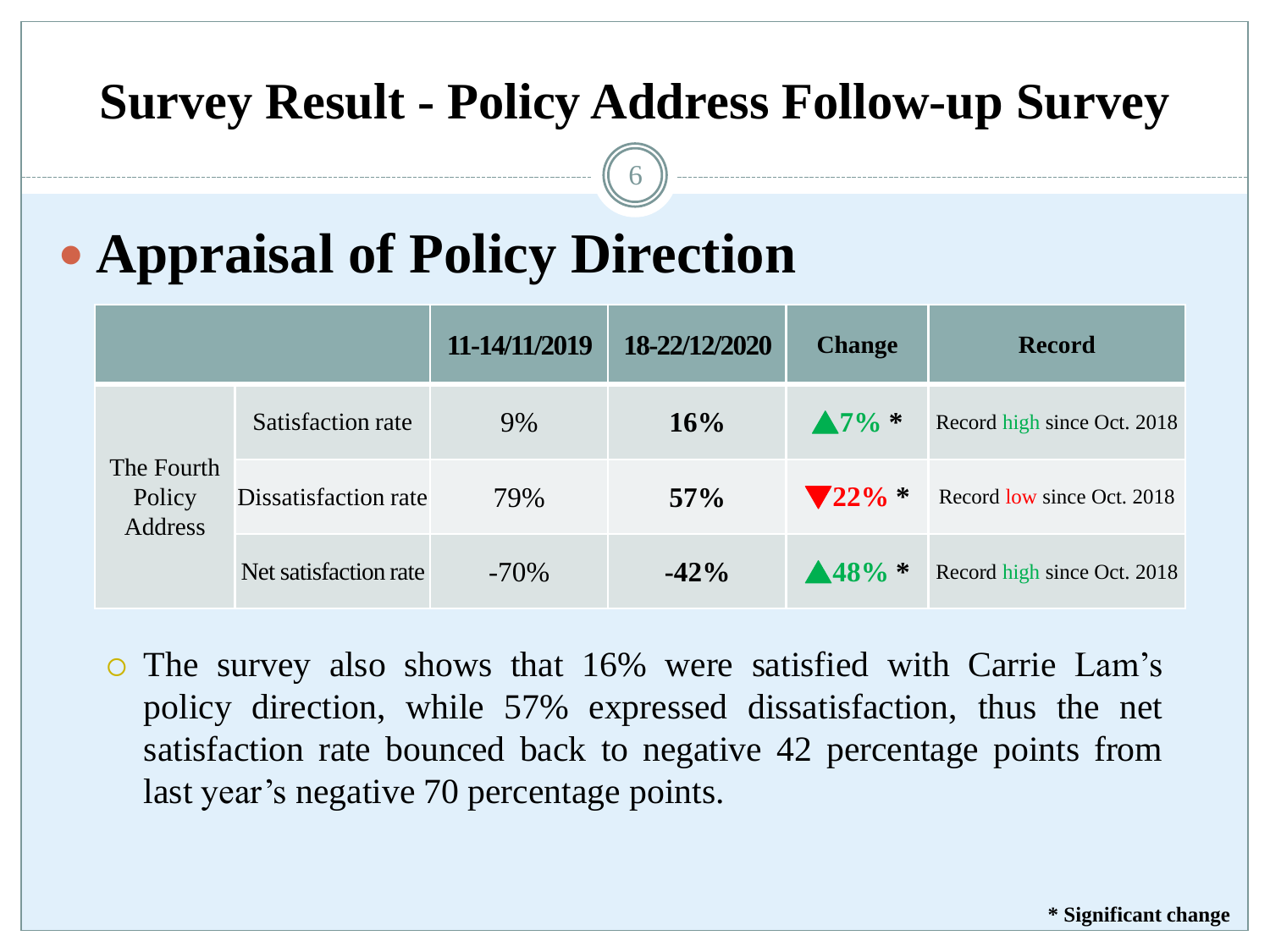# **Survey Topic**

7

- Policy Address Follow-up Survey
	- Appraisal of Policy Address
	- Appraisal of Policy Direction

## • Corporate Social Responsibility (Rating Survey)

- Public Transportation
- **o** Telecommunication Corporations
- Banks and Financial Services Companies
- Real Estate and Property Development Companies
- o Retail Companies
- Fast Food Restaurant Chains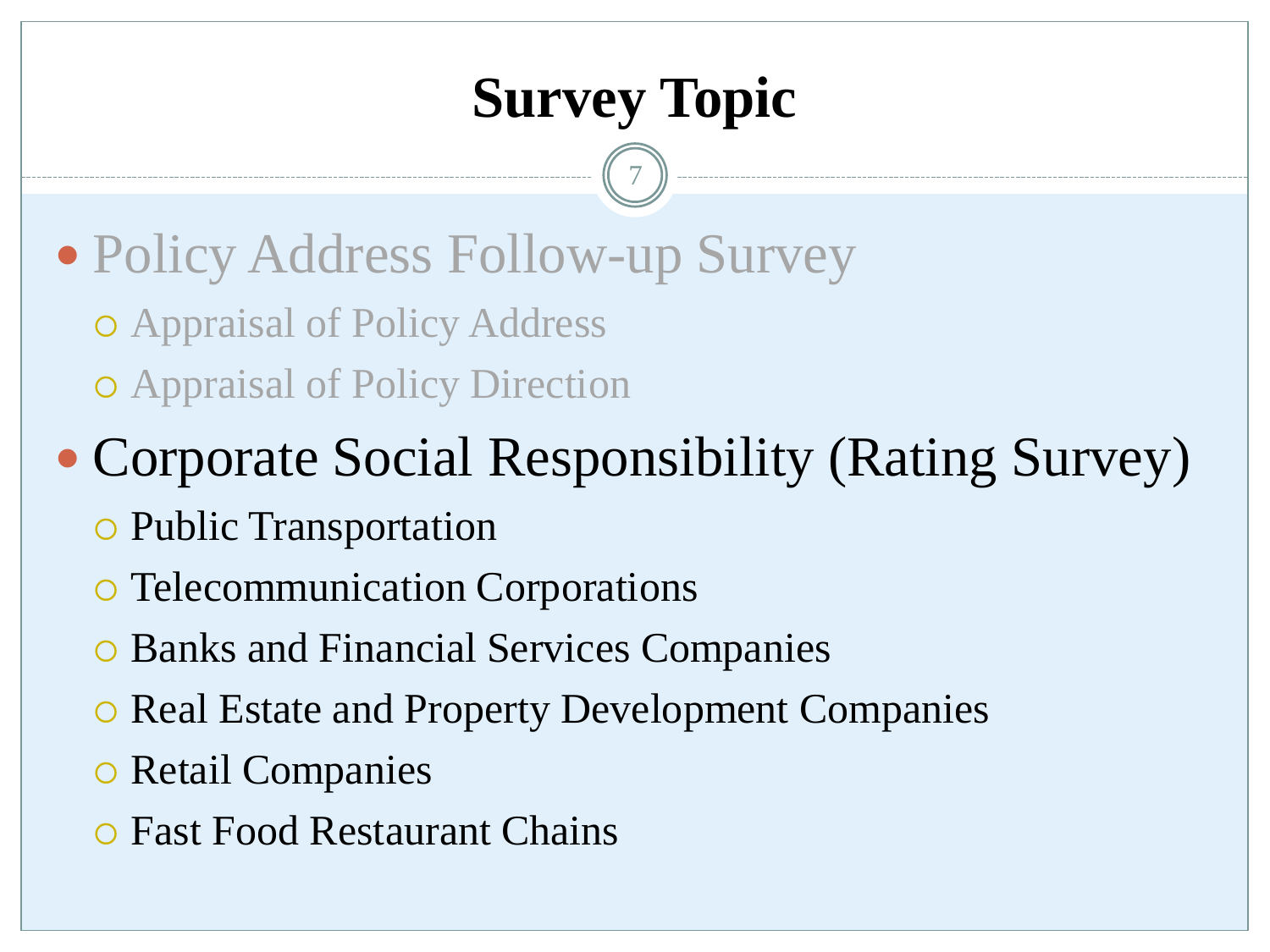8

#### **Public Transportation**

|            | 5-6/8/2019 | 9-13/11/2020 | <b>Change</b>              | <b>Record</b>                       |
|------------|------------|--------------|----------------------------|-------------------------------------|
| <b>KMB</b> | 64.3       | 61.6         | $\blacktriangledown 2.7$ * | Record low since Jul. 2018          |
| Citybus    | 62.9       | 57.8         | $\sqrt{5.1} *$             | Record low since Oct. 2014          |
| <b>MTR</b> | 47.3       | 46.5         | $\blacktriangledown 0.8$   | All-time record low since Feb. 2008 |

 Our latest survey showed that KMB was considered as having the best CSR reputation among local public transportations, scored 61.6 marks, while Citybus and MTR scored 57.8 and 46.5 marks respectively. The rating of MTR again fell to an all-time record low since 2008.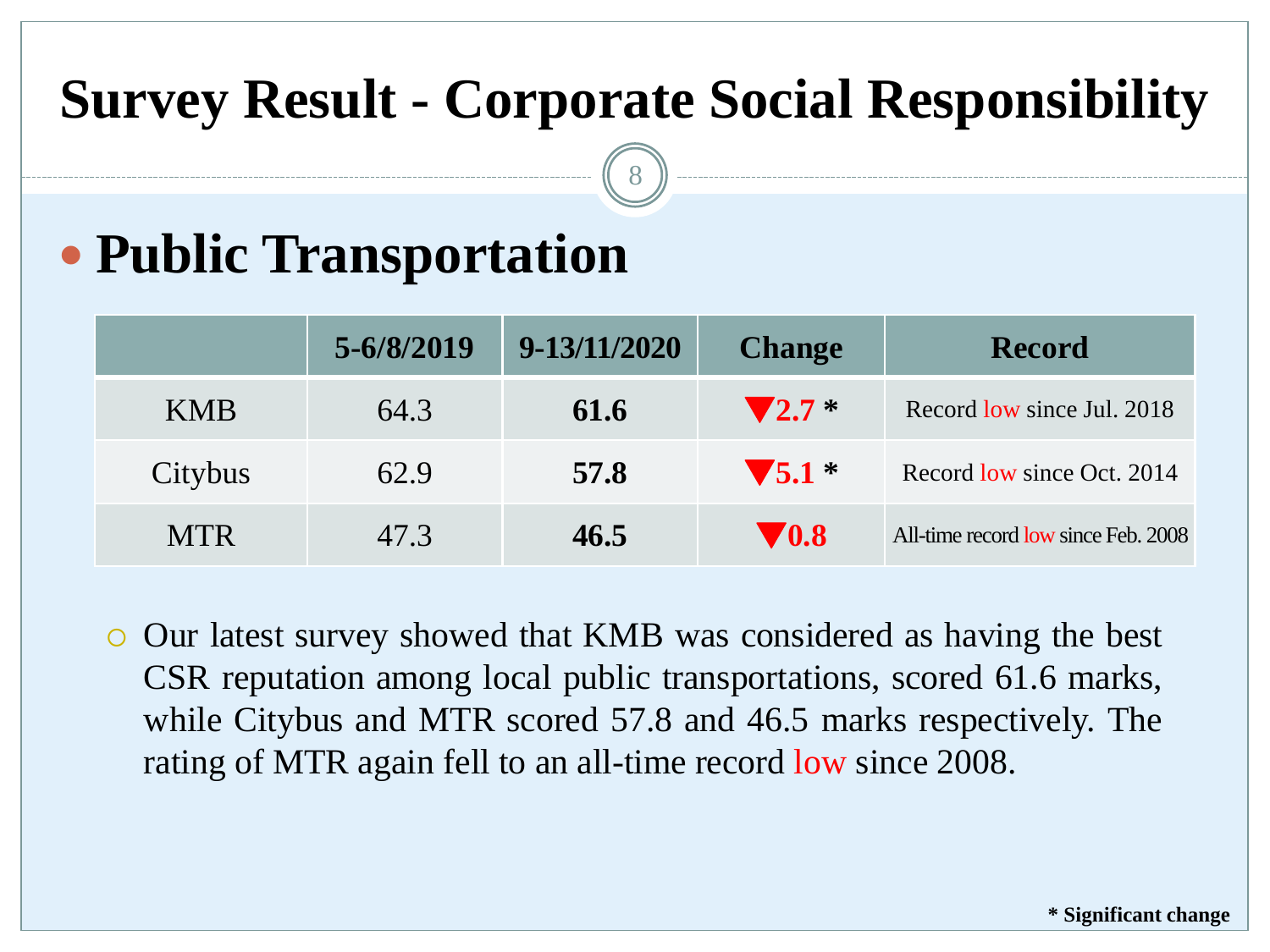9

# **Telecommunication Corporations**

|              | 5-6/8/2019 | 9-13/11/2020 | <b>Change</b>            | <b>Record</b>                        |
|--------------|------------|--------------|--------------------------|--------------------------------------|
| Smartone     | 56.1       | 53.3         | $\mathbf{V}2.8^*$        | Record low since Feb. 2018           |
| "3" Mobile   | 52.3       | 50.4         | $\sqrt{1.9}$             | Record low since Feb. 2018           |
| China Mobile | 48.0       | 44.4         | $\blacktriangledown$ 3.6 | All-time record low since Sept. 2018 |

 Our latest survey showed that Smartone was considered as having the best CSR reputation among local telecommunication corporations, scored 53.3 marks, while "3" Mobile and China Mobile scored 50.4 and 44.4 marks respectively.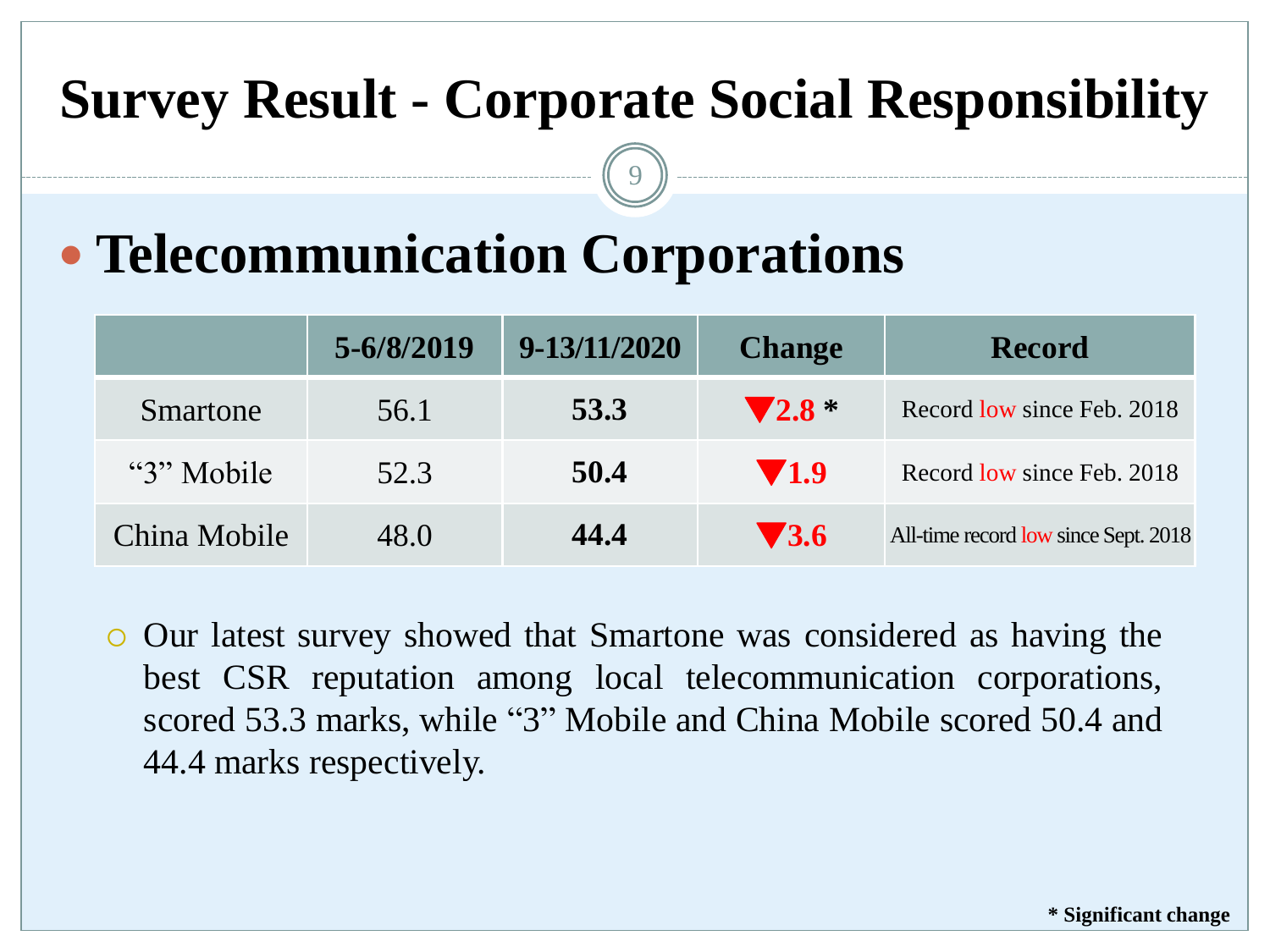10

#### **Banks and Financial Services Companies**

|                      | 19-20/8/2019 | 9-13/11/2020 | <b>Change</b>            | <b>Record</b>                       |
|----------------------|--------------|--------------|--------------------------|-------------------------------------|
| Hang Seng Bank       | 63.1         | 56.5         | $\sqrt{6.6}$ *           | All-time record low since Mar. 2008 |
| <b>HSBC</b>          | 58.9         | 46.3         | $\sqrt{12.6}$ *          | All-time record low since Mar. 2008 |
| <b>Bank of China</b> | 48.1         | 45.4         | $\blacktriangledown$ 2.7 | All-time record low since Mar. 2008 |

 Our latest survey showed that Hang Seng Bank was considered as having the best CSR reputation among local banks and financial services companies, scored 56.5 marks, while HSBC and Bank of China scored 46.3 and 45.4 marks respectively. The drop in the rating of HSBC is especially huge. The ratings of all three banks are at alltime record low since 2008.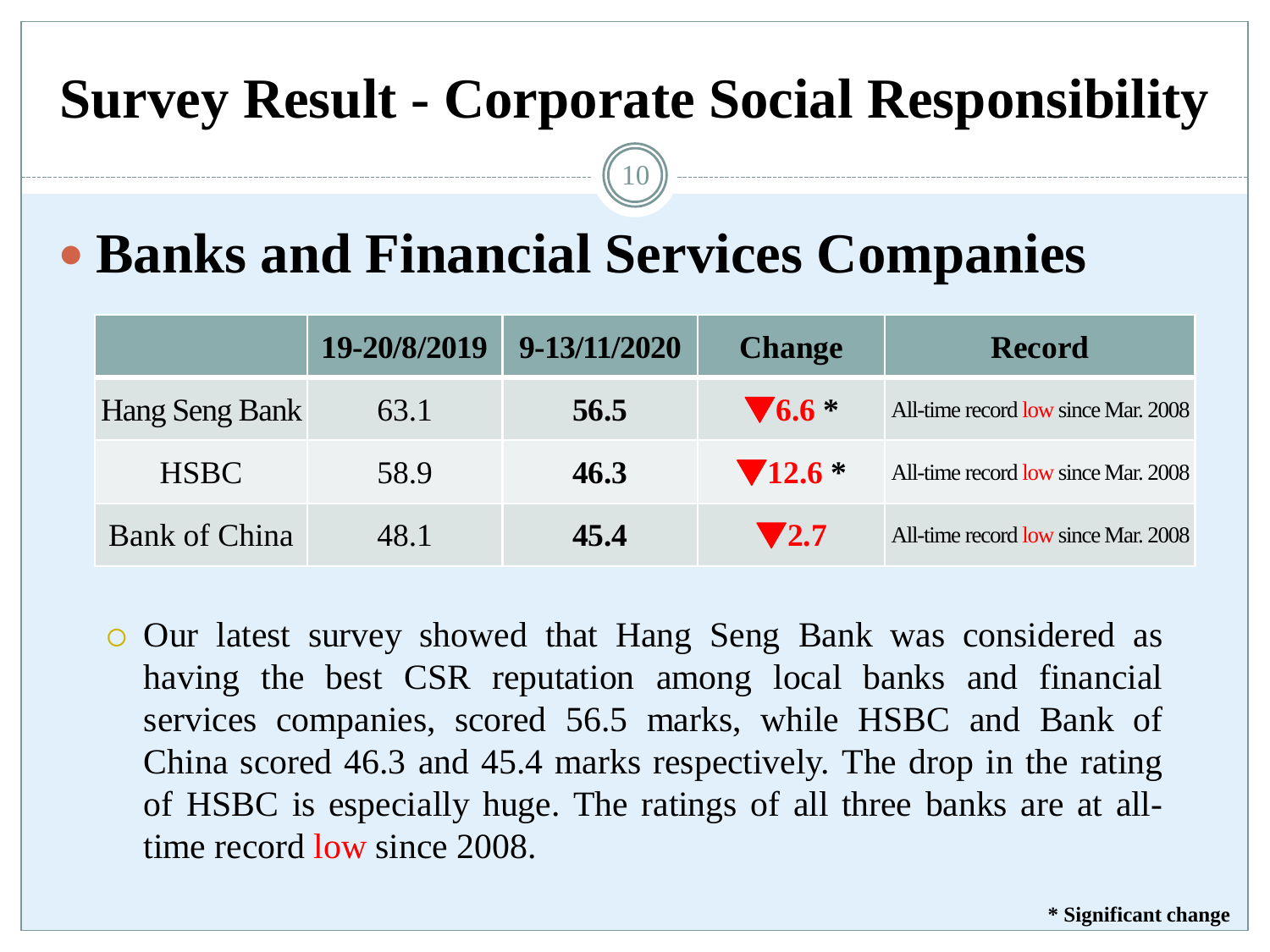11

#### **Real Estate and Property Development Companies**

|                                      | 19-20/8/2019 | 9-13/11/2020 | <b>Change</b>            | <b>Record</b>                       |
|--------------------------------------|--------------|--------------|--------------------------|-------------------------------------|
| Cheung Kong<br>Property              | 51.2         | 53.5         | $\blacktriangle$ 2.3     | Record high since May 2017          |
| <b>Henderson Land</b><br>Development | 49.2         | 48.1         | $\blacktriangledown$ 1.0 | Record low since Feb. 2012          |
| Sun Hung Kai<br>Properties           | 47.6         | 45.1         | $\blacktriangledown$ 2.5 | All-time record low since Mar. 2008 |

 Our latest survey showed that Cheung Kong Property was considered as having the best CSR reputation among local real estate and property development companies, scored 53.5 marks, while Henderson Land Development and Sun Hung Kai Properties scored 48.1 and 45.1 marks respectively. The rating of Sun Hung Kai Properties again fell to an alltime record low since 2008.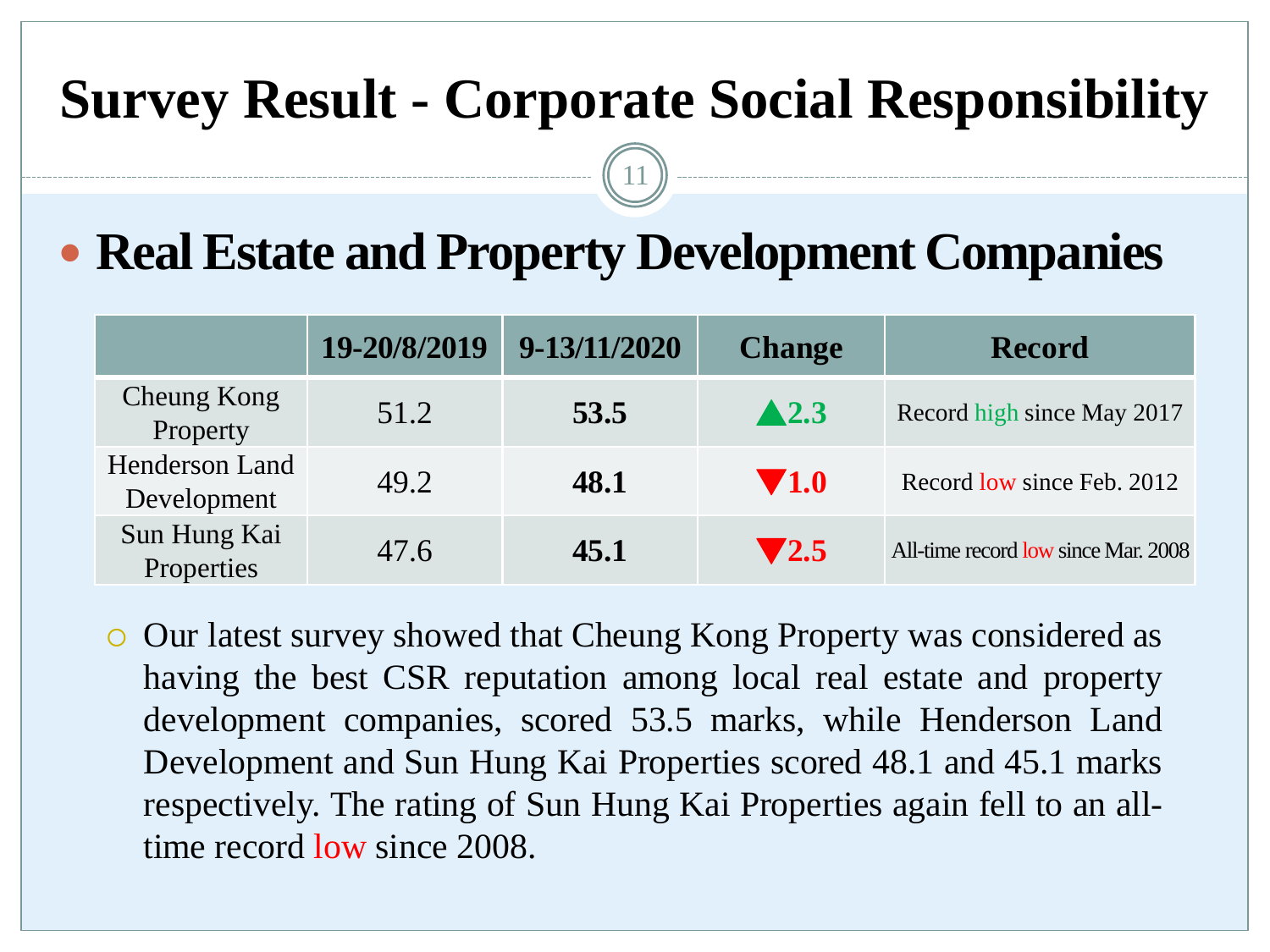12

## **Retail Companies**

|           | 19-20/8/2019 | 9-13/11/2020 | <b>Change</b>                | <b>Record</b>                        |
|-----------|--------------|--------------|------------------------------|--------------------------------------|
| ParknShop | 54.7         | 57.1         | $\triangle$ 2.4              | All-time record high since Apr. 2008 |
| Wellcome  | 56.9         | 53.0         | $\blacktriangledown$ 3.9 $*$ | Record low since Dec. 2015           |
| 7-Eleven  | 57.8         | 52.4         | $\sqrt{5.4} *$               | Record low since Dec. 2015           |

 Our latest survey showed that ParknShop was considered as having the best CSR reputation among local retail companies, scored 57.1 marks, while Wellcome and 7-Eleven scored 53.0 and 52.4 marks respectively. The rating of ParknShop rose to an all-time record high since 2008.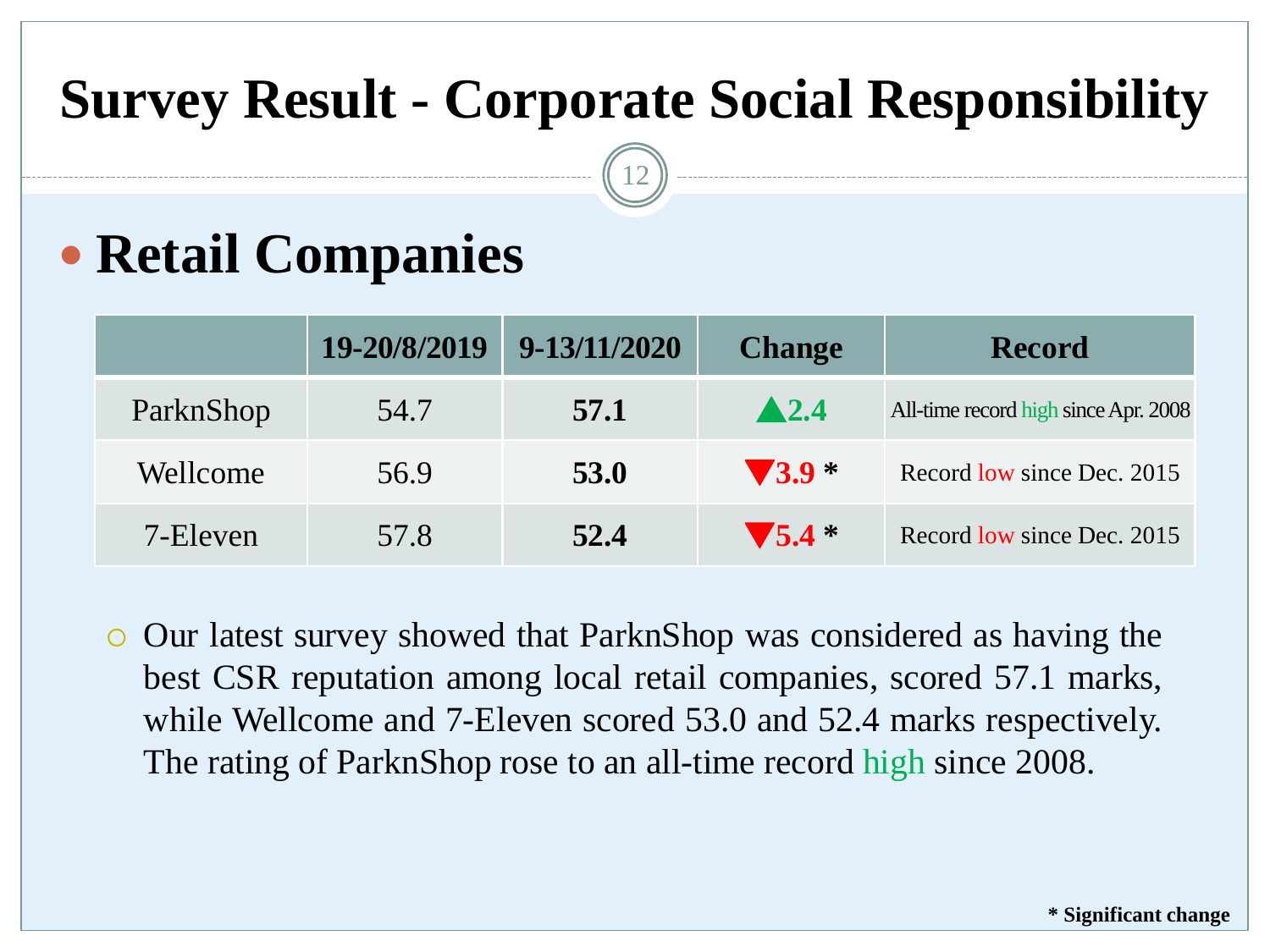13

#### **Fast Food Restaurant Chains**

|               | 19-20/8/2019 | 9-13/11/2020 | <b>Change</b>                 | <b>Record</b>               |
|---------------|--------------|--------------|-------------------------------|-----------------------------|
| Fairwood      | 56.4         | 54.8         | $\blacktriangledown$ 1.7      | Record low since Jun. 2016  |
| McDonald's    | 56.8         | 52.8         | $\blacktriangledown$ 4.0 $^*$ | Record low since Sept. 2014 |
| Café de Coral | 55.6         | 50.8         | $74.8*$                       | Record low since Jun. 2015  |

 Our latest survey showed that Fairwood was considered as having the best CSR reputation among local fast food restaurant chains, scored 54.8 marks, while McDonald's and Café de Coral scored 52.8 and 50.8 marks respectively.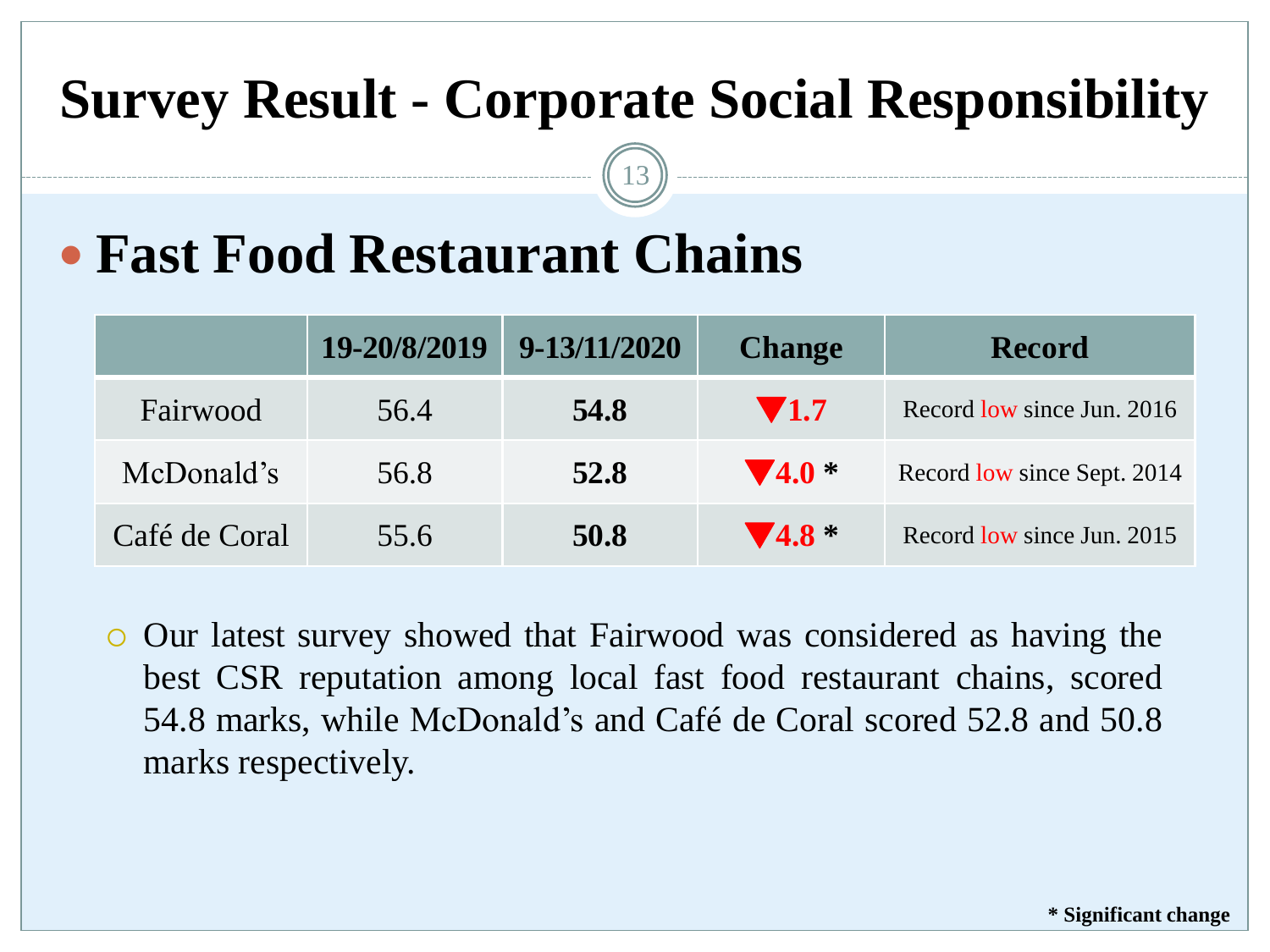14

| <b>Public</b><br><b>Transportation</b>    | <b>Telecommunication</b><br><b>Corporations</b> | <b>Banks</b> and<br><b>Financial Services</b><br><b>Companies</b> | <b>Real Estate and</b><br><b>Property</b><br><b>Development</b><br><b>Companies</b> | <b>Retail</b><br><b>Companies</b>       | <b>Fast Food</b><br><b>Restaurant</b><br><b>Chains</b> |
|-------------------------------------------|-------------------------------------------------|-------------------------------------------------------------------|-------------------------------------------------------------------------------------|-----------------------------------------|--------------------------------------------------------|
| <b>KMB</b><br>$61.6 \blacktriangledown^*$ | Smartone<br>53.3 $\blacktriangledown$ *         | Hang Seng Bank<br>56.5 $\blacktriangledown$ *                     | Cheung Kong<br>Property<br>$53.5$ $\triangle$                                       | ParknShop<br>$57.1 \triangle$           | Fairwood<br>$54.8$ $\blacktriangledown$                |
| Citybus<br>$57.8$ *                       | "3" Mobile<br>$50.4$ $\blacktriangledown$       | <b>HSBC</b><br>$46.3 \blacktriangledown^*$                        | <b>Henderson Land</b><br>Development<br>48.1                                        | Wellcome<br>$53.0 \blacktriangledown^*$ | McDonald's<br>$52.8 \blacktriangledown$ *              |
| <b>MTR</b><br>$46.5 \blacktriangledown$   | China Mobile<br>44.4                            | <b>Bank of China</b><br>45.4                                      | Sun Hung Kai<br>Properties<br>45.1                                                  | 7-Eleven<br>$52.4 \blacktriangledown^*$ | Café de Coral<br>$50.8 \, \blacktriangledown$ *        |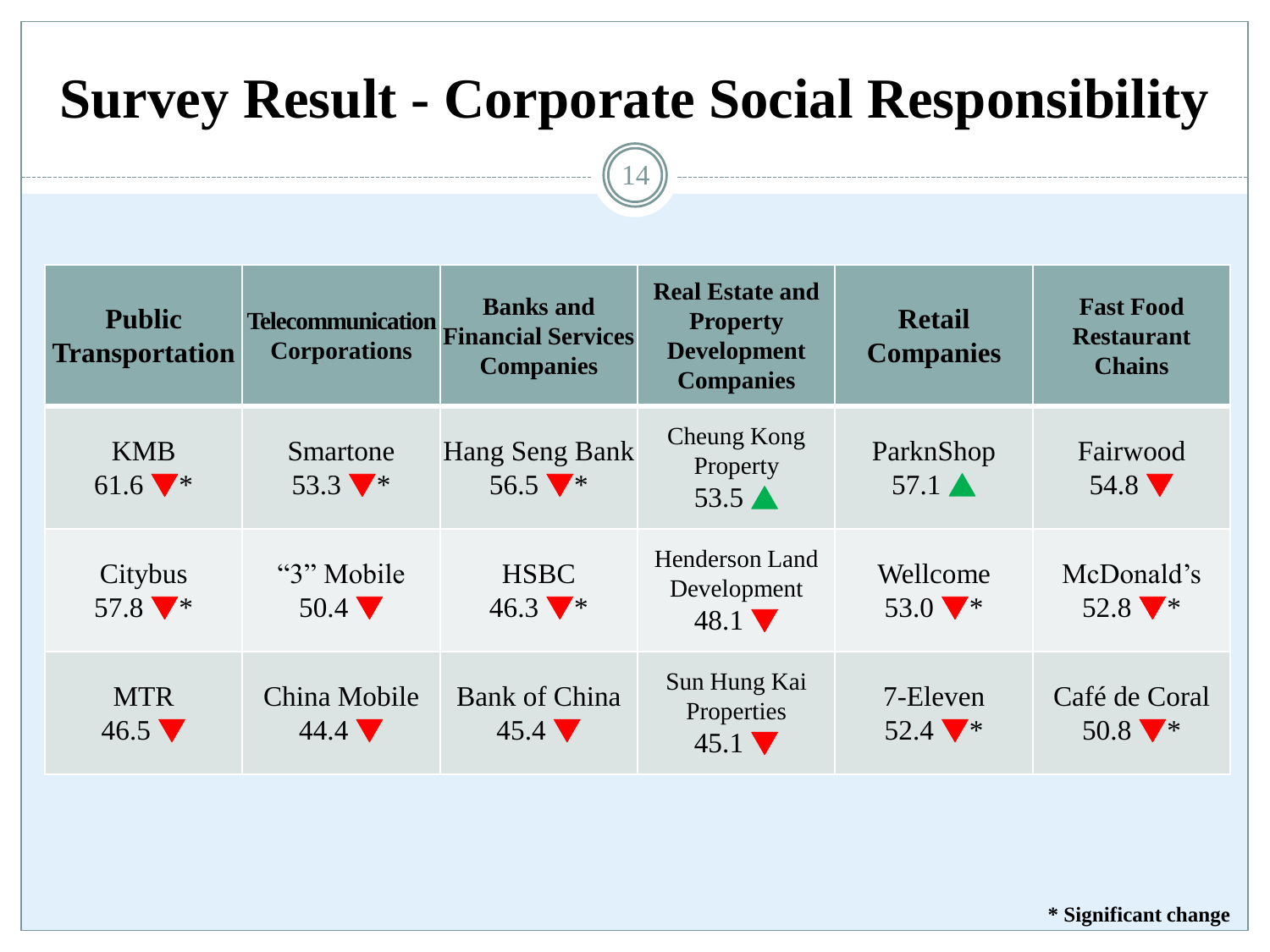

**Community Democracy Project - Community Health Module Latest Results January 5, 2021**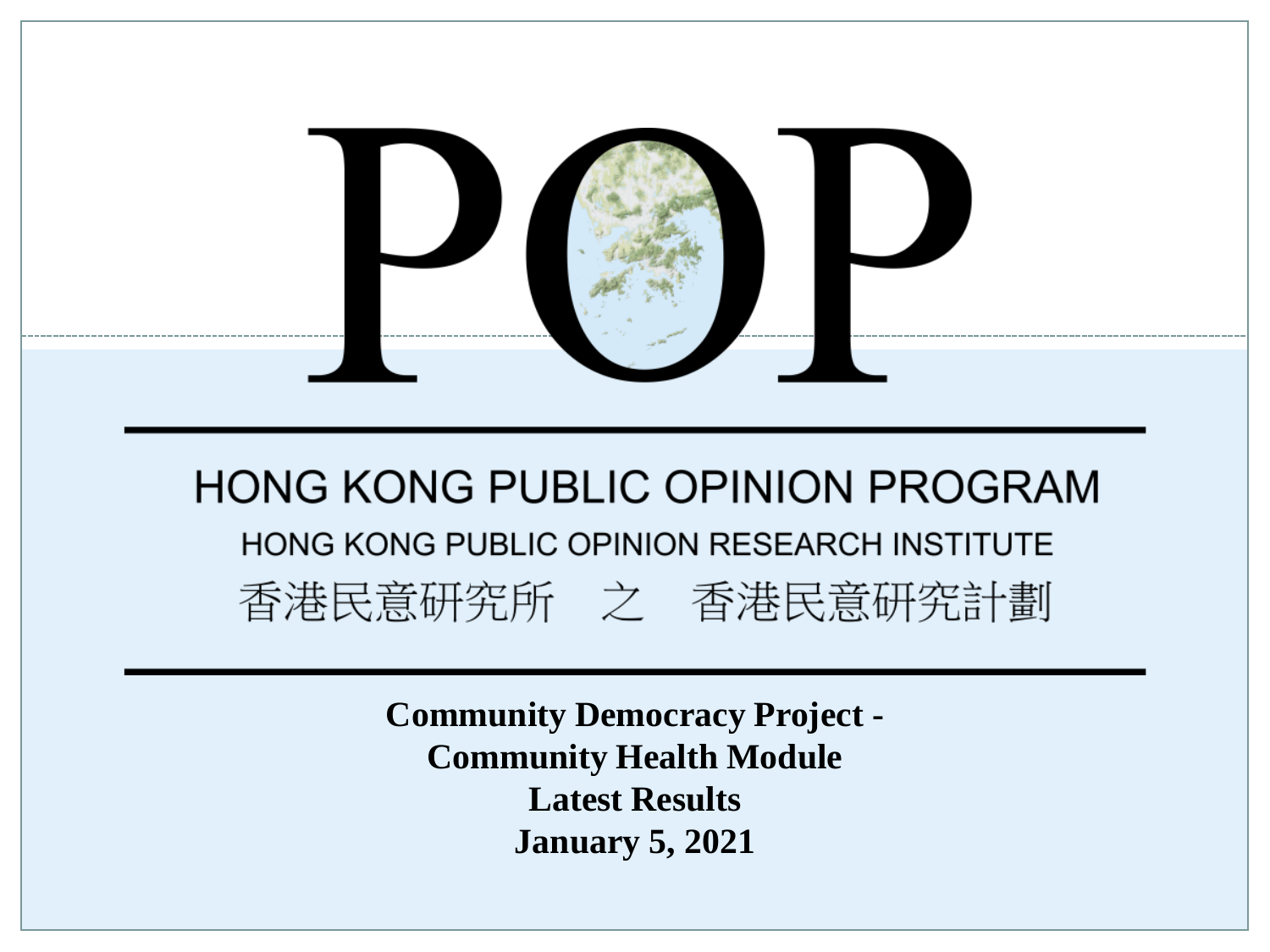#### **Contact Information - Community Health Module**

16

|                   | <b>HKPOP Panel</b>                                                                                                                                                                                                                                                                                                                                           |                                                                      |  |
|-------------------|--------------------------------------------------------------------------------------------------------------------------------------------------------------------------------------------------------------------------------------------------------------------------------------------------------------------------------------------------------------|----------------------------------------------------------------------|--|
| Date of survey    | December 28, 3pm – December 31 midnight                                                                                                                                                                                                                                                                                                                      |                                                                      |  |
| Survey method     | Online survey                                                                                                                                                                                                                                                                                                                                                |                                                                      |  |
|                   | Hong Kong residents aged $12+$                                                                                                                                                                                                                                                                                                                               |                                                                      |  |
| Target population | <b>Representative Panel</b>                                                                                                                                                                                                                                                                                                                                  | <b>Volunteer Panel</b>                                               |  |
| Total sample size | 804                                                                                                                                                                                                                                                                                                                                                          | 8,726                                                                |  |
| Response rate     | 9.0%                                                                                                                                                                                                                                                                                                                                                         | 9.9%                                                                 |  |
| Sampling error    | Sampling error of percentages at<br>$+/-3\%$ at 95% confidence level                                                                                                                                                                                                                                                                                         | Sampling error of percentages at<br>$+/-1\%$ at 95% confidence level |  |
| Weighting method  | The figures are rim-weighted according to 1) gender-age distribution of<br>Hong Kong population and by District Councils population figures from<br>Census and Statistics Department; 2) Voting results of District Councils<br>Election from Registration and Electoral Office; 3) rating distribution of<br>Chief Executive from regular tracking surveys. |                                                                      |  |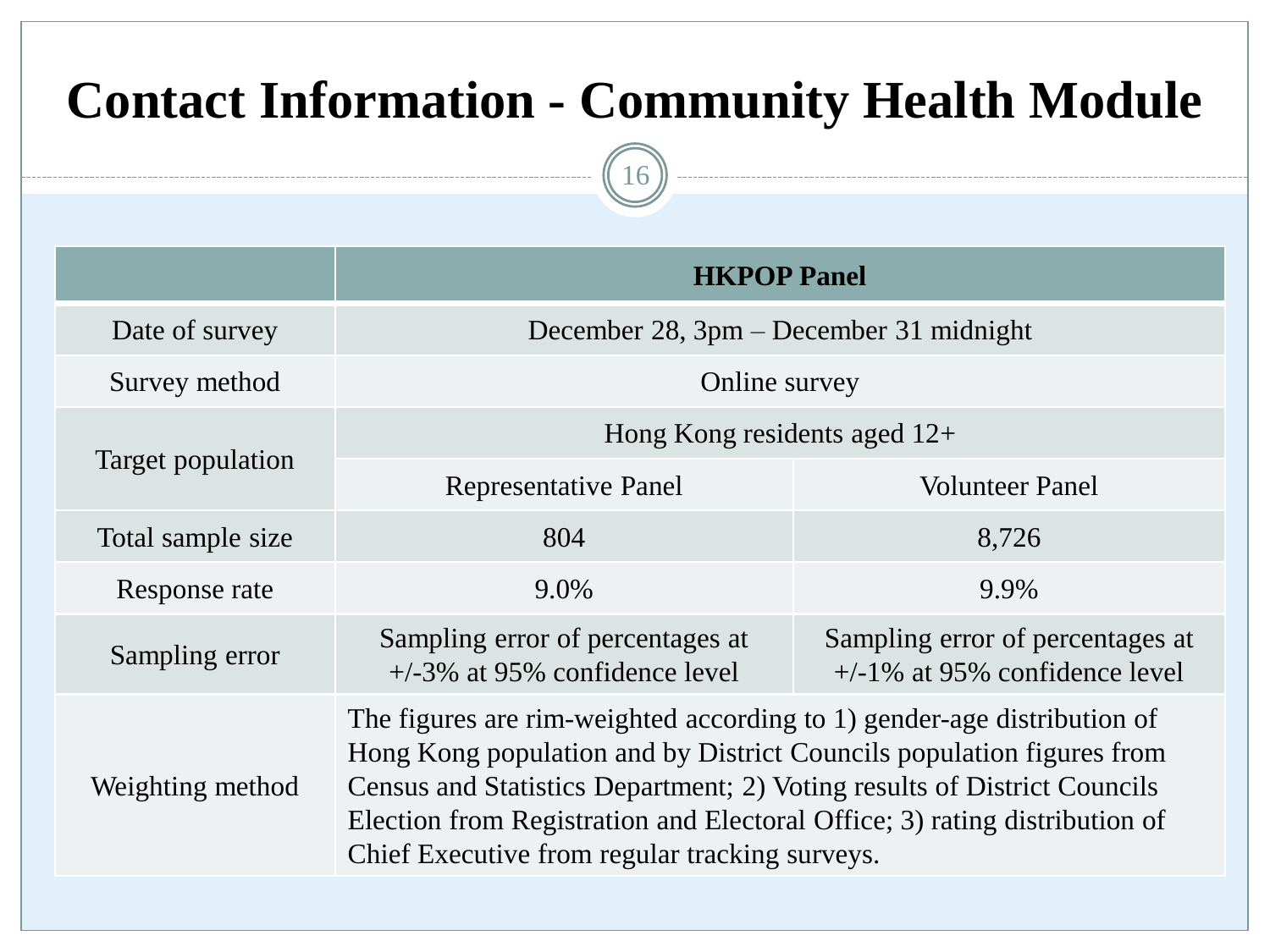#### **Survey Result - Community Health Module**

17

 **Question: How likely do you think it is that you will contract novel coronavirus pneumonia over the next one month?**

| <b>Linear Scale</b>          | <b>Logarithmic Scale</b>                 |
|------------------------------|------------------------------------------|
|                              | 0% chance (Certainly not)                |
|                              | 0.001\% chance (1 in 100,000)            |
| Certainly not                | $0.01\%$ chance $(1 \text{ in } 10,000)$ |
|                              | $0.1\%$ chance $(1 \text{ in } 1,000)$   |
|                              | 1% chance (1 in 100)                     |
|                              | 5% chance (1 in 20)                      |
| 10% chance                   | 10% chance (1 in 10)                     |
| 20% chance                   | 15% chance                               |
|                              | 20% chance                               |
| 30% chance                   | 25% chance                               |
|                              | 30% chance                               |
| 40% chance                   | 35% chance                               |
|                              | 40% chance                               |
| 50% chance                   | 45% chance                               |
|                              | 50% chance                               |
| 60% chance                   | 60% chance                               |
| 70% chance                   | 70% chance                               |
| 80% chance                   | 80% chance                               |
| 90% chance                   | 90% chance                               |
| 100% chance (Certainly will) | 100% chance (Certainly will)             |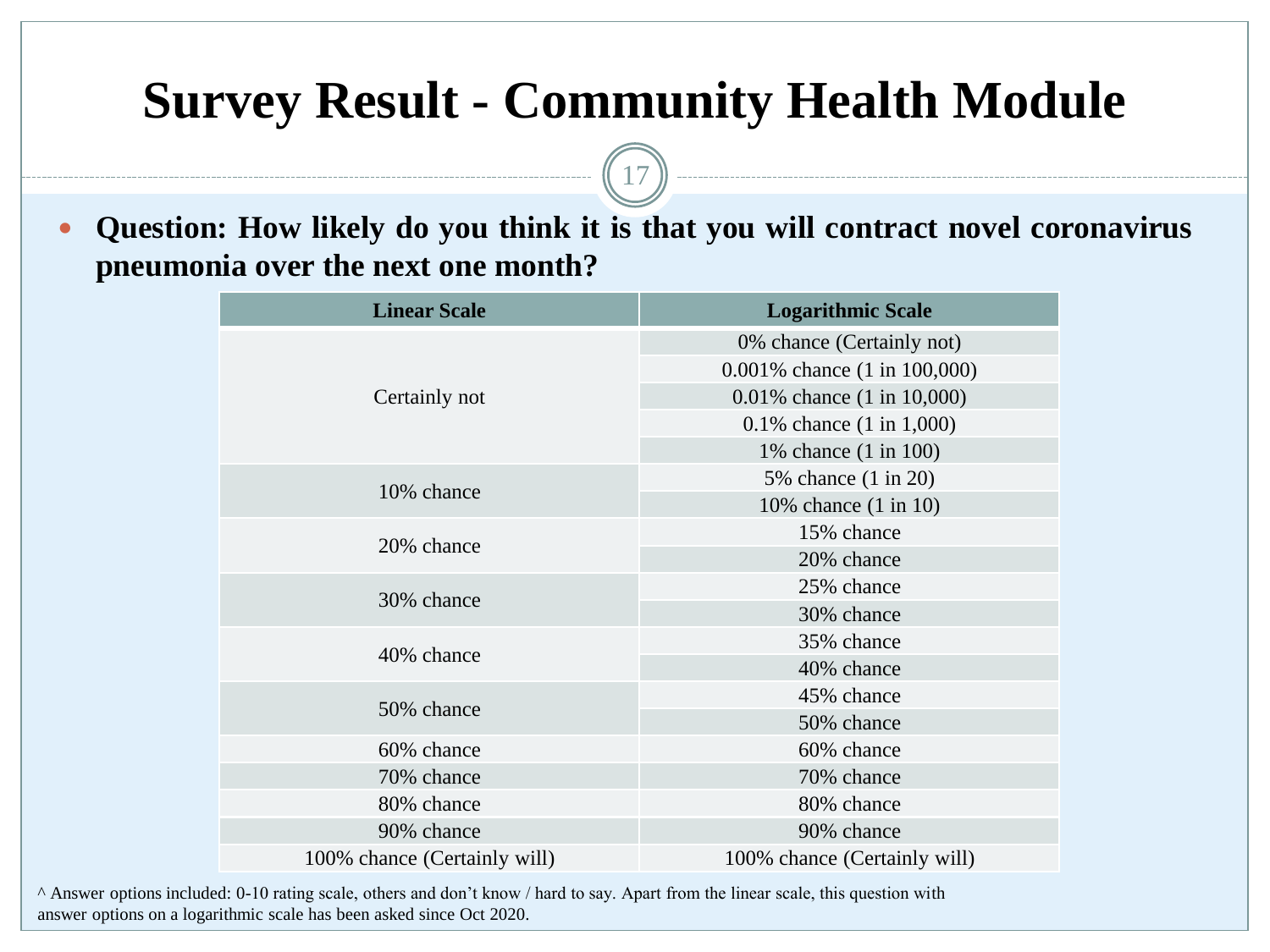#### **Survey Result - Community Health Module**

18

- **Latest survey period: 28-31/12/2020**
- **Question: How likely do you think it is that you will contract novel coronavirus pneumonia over the next one month?**

|                   | <b>Representative Panel</b> |         | <b>Volunteer Panel</b>      |         |  |  |  |
|-------------------|-----------------------------|---------|-----------------------------|---------|--|--|--|
|                   | Don't know /<br>hard to say | Average | Don't know /<br>hard to say | Average |  |  |  |
| Linear Scale      | 26%                         | 24%     | 28%                         | 22%     |  |  |  |
| Logarithmic Scale | 25%                         | 20%     | 26%                         | 17%     |  |  |  |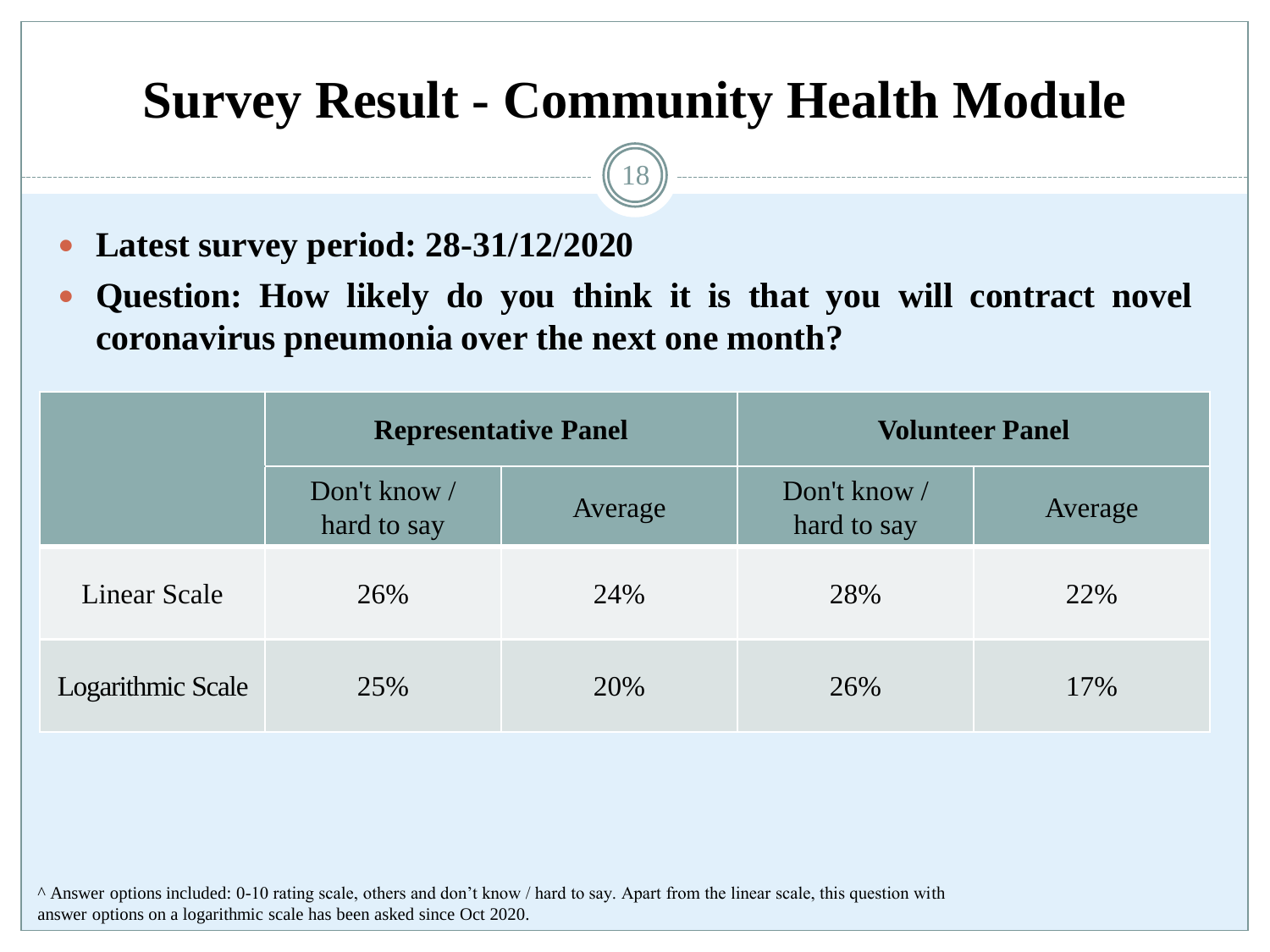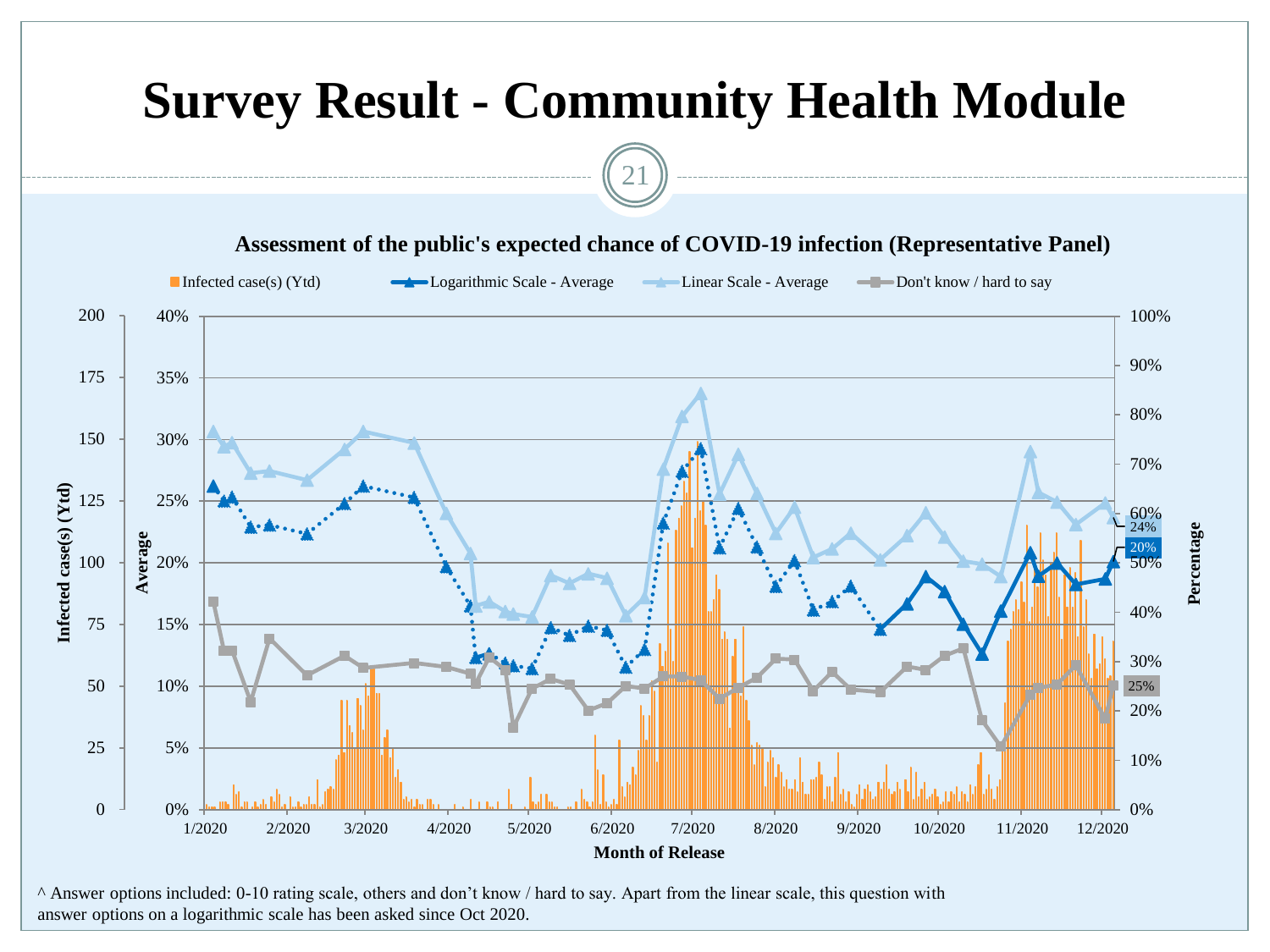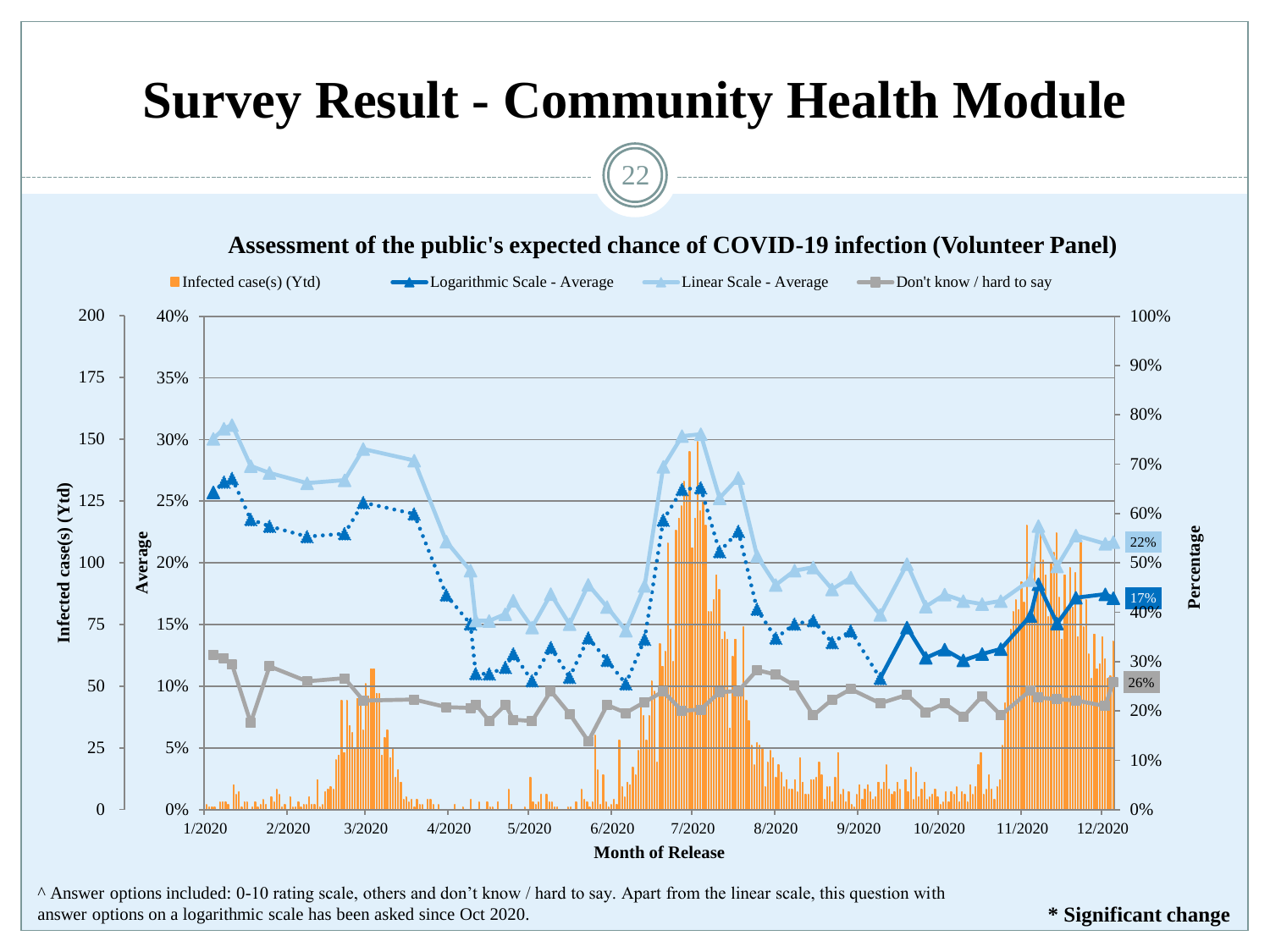#### **Survey Result - Community Health Module**

23

- **Latest survey period: 28-31/12/2020**
- **Last survey period: 17-28/12/2020** *(Representative Panel N= 277 Volunteer Panel N= 6,524)*
- Second last survey period:  $10-17/12/2020$  (Representative Panel N= 838 Volunteer Panel N= 9,055)

| <b>Opinion Question</b>                                                                                                                                 |                |           |                     | <b>Representative Panel (N=803)</b> |           | Volunteer Panel $(N=8,716)$ |                               |                  |     |  |  |  |
|---------------------------------------------------------------------------------------------------------------------------------------------------------|----------------|-----------|---------------------|-------------------------------------|-----------|-----------------------------|-------------------------------|------------------|-----|--|--|--|
|                                                                                                                                                         | Satisfied      | Half-half | <b>Dissatisfied</b> | $Mean^{\dagger}$                    | Satisfied | Half-half                   | <b>Dissatisfied</b>           | $Mean^{\dagger}$ |     |  |  |  |
| Q <sub>2</sub> How<br>satisfied or<br>dissatisfied are<br>you with the<br>government's<br>performance in<br>handling novel<br>coronavirus<br>pneumonia? | Latest         | $16\%$ *  | $20\%$ *            | 64%                                 | 2.1       | $16\%$ *                    | $13\%$ $\blacktriangledown$ * | $71\%$ *         | 1.9 |  |  |  |
|                                                                                                                                                         | Last           | 21%       | 12%                 | 66%                                 | 2.1       | 14%                         | 16%                           | 69%              | 1.9 |  |  |  |
|                                                                                                                                                         | Second<br>Last | 17%       | 22%                 | 60%                                 | 2.1       | 18%                         | 11%                           | 70%              | 2.0 |  |  |  |

^ Answer options included: very much satisfied, somewhat satisfied, half-half, somewhat dissatisfied, very much dissatisfied and don't know / hard to say

 $\dagger$  The mean value is calculated by quantifying all individual responses into 1, 2, 3, 4, 5 marks according to their degree of positive level, where 1 is the lowest  $\ast$  Significant change and 5 the highest, and then calculate the sample mean.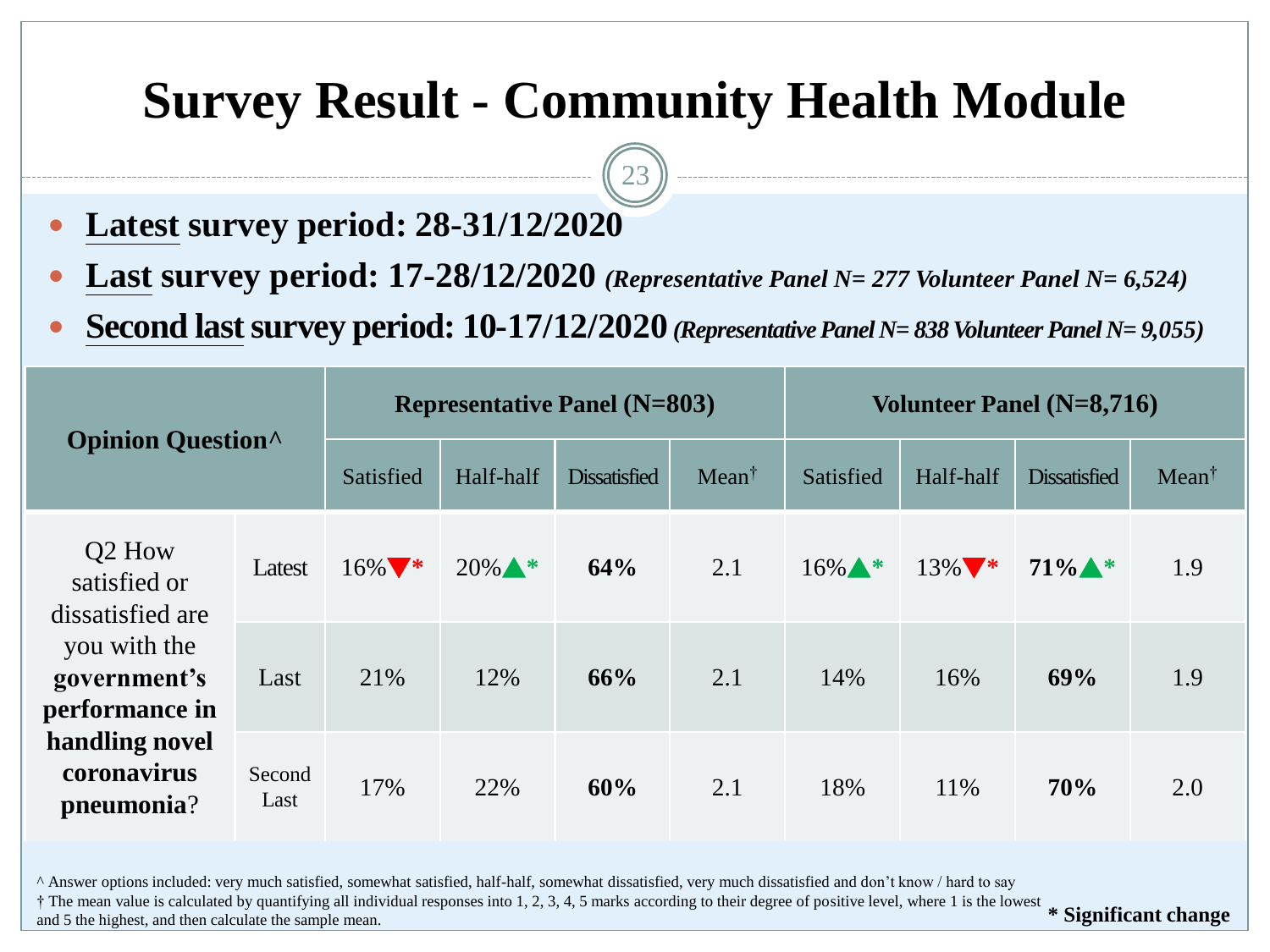

^ Answer options included: very much satisfied, somewhat satisfied, half-half, somewhat dissatisfied, very much dissatisfied and don't know / hard to say **\* Significant change**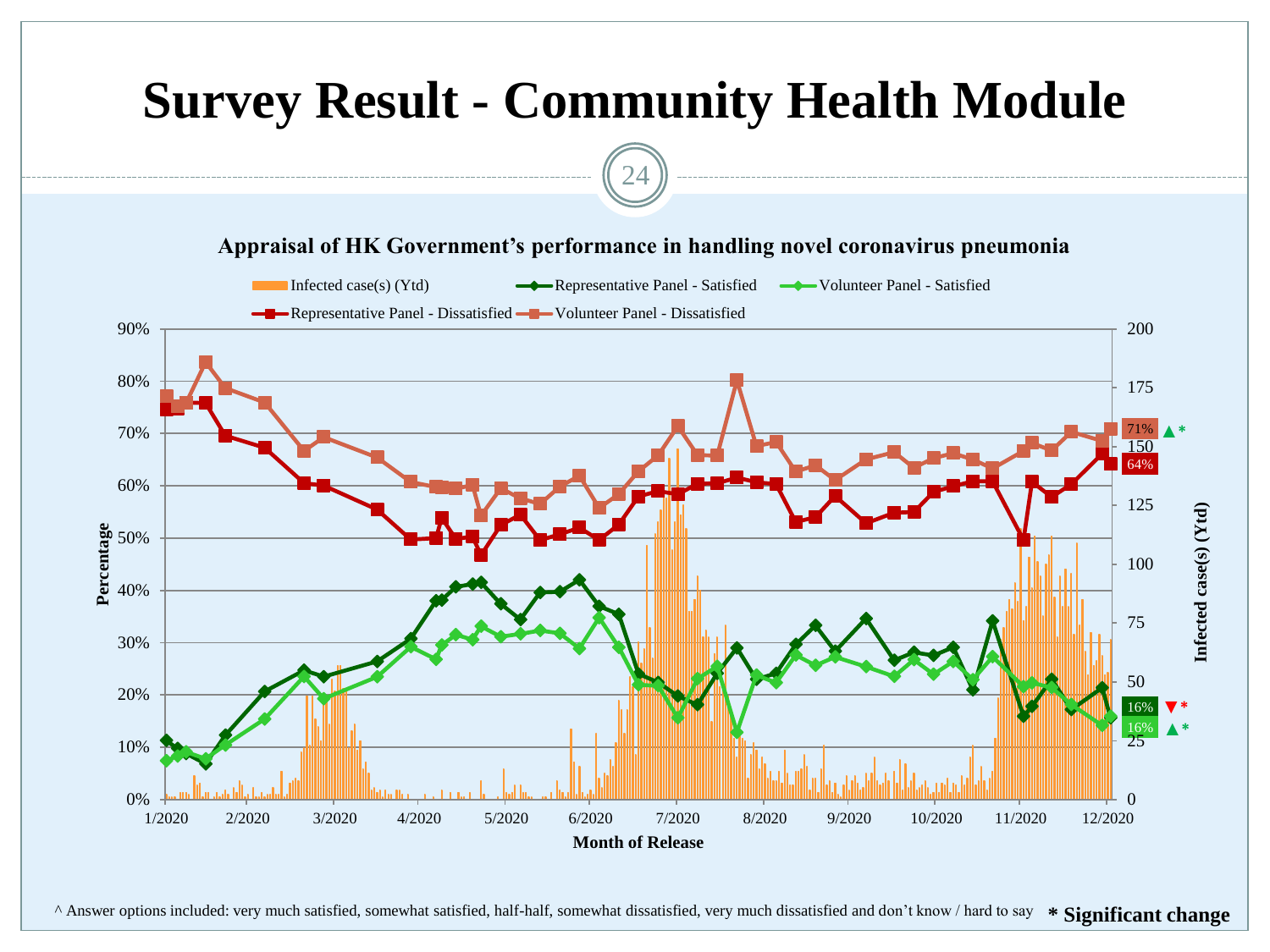

**Community Democracy Project - Community Health Module Post-Epidemic Normality Resumption Index (PENRI) Latest Results January 5, 2021**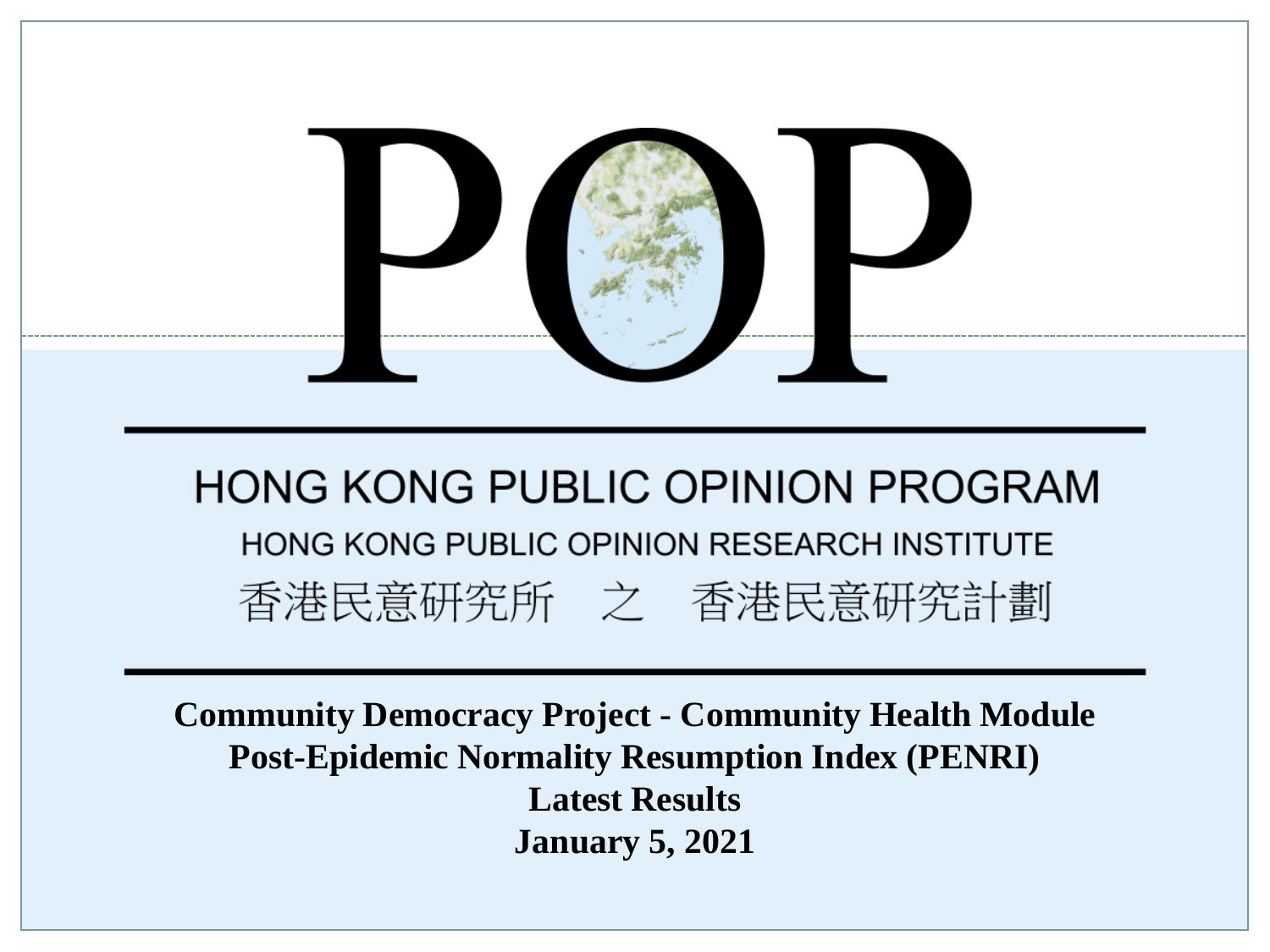## **Contact Information - PENRI**



|                   | <b>HKPOP Panel</b>                                                                                                                                                                                                                                                                                                                                           |
|-------------------|--------------------------------------------------------------------------------------------------------------------------------------------------------------------------------------------------------------------------------------------------------------------------------------------------------------------------------------------------------------|
| Date of survey    | December 14, 3pm – December 31 midnight                                                                                                                                                                                                                                                                                                                      |
| Survey method     | Online survey                                                                                                                                                                                                                                                                                                                                                |
| Target population | Hong Kong residents aged $12+$                                                                                                                                                                                                                                                                                                                               |
| Total sample size | 9,934                                                                                                                                                                                                                                                                                                                                                        |
| Response rate     | 10.2%                                                                                                                                                                                                                                                                                                                                                        |
| Sampling error    | Sampling error of percentages at $+/-1\%$ at 95% confidence level                                                                                                                                                                                                                                                                                            |
| Weighting method  | The figures are rim-weighted according to 1) gender-age distribution of<br>Hong Kong population and by District Councils population figures from<br>Census and Statistics Department; 2) Voting results of District Councils<br>Election from Registration and Electoral Office; 3) rating distribution of<br>Chief Executive from regular tracking surveys. |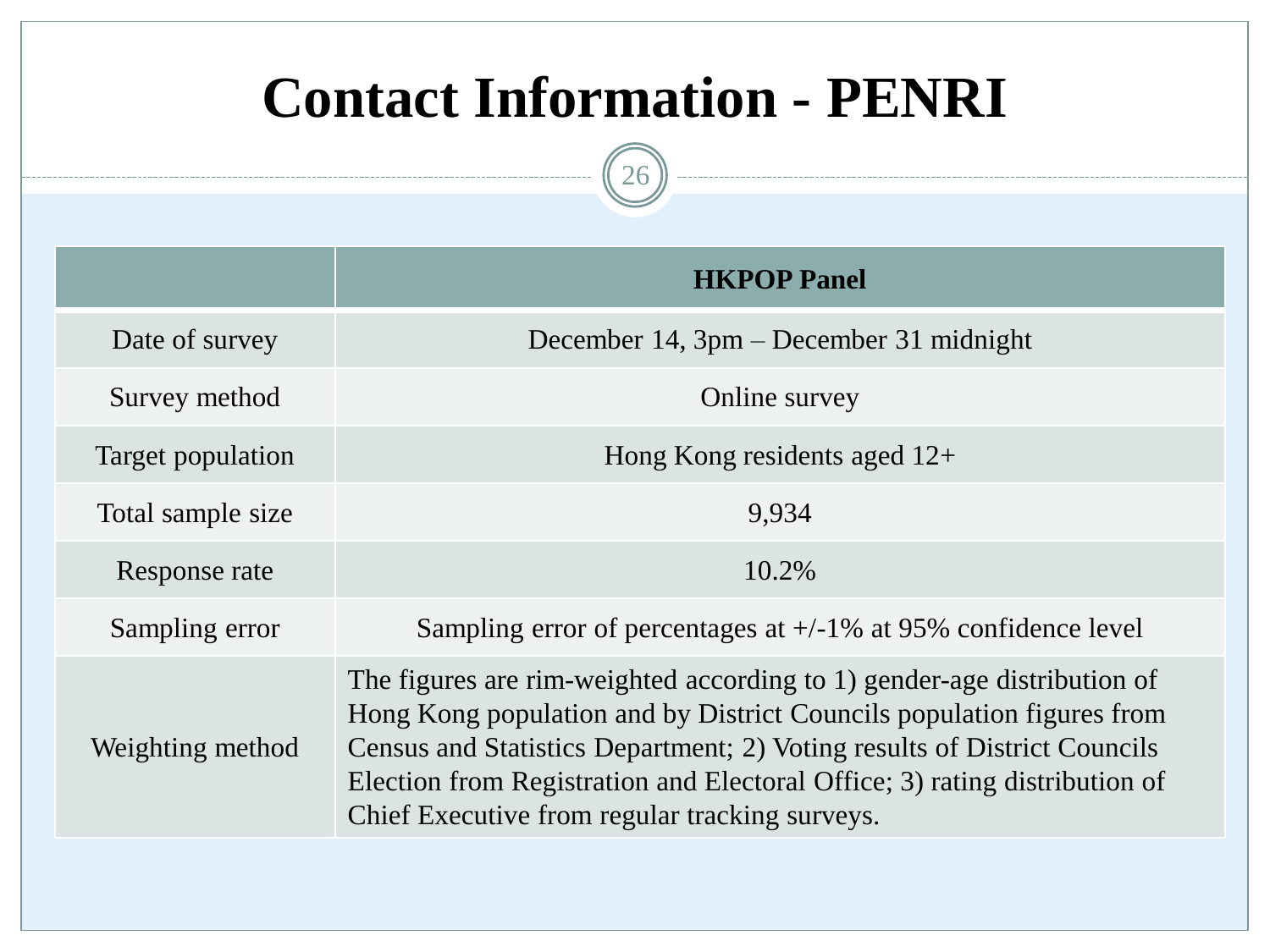## **Survey Result - PENRI**

 $27$ 

| <b>Date of Publication</b>                                 |    |           |            | 18/12 19/12 20/12 21/12 22/12 23/12 24/12 25/12 26/12 27/12 28/12 29/12 30/12 31/12 |                |                       |    |    |                |    |                  |                |                |                | 1/1  |
|------------------------------------------------------------|----|-----------|------------|-------------------------------------------------------------------------------------|----------------|-----------------------|----|----|----------------|----|------------------|----------------|----------------|----------------|------|
| <b>Imported Cases(Ytd)</b>                                 | 6  | 6         | $\sqrt{7}$ | $\overline{\mathbf{4}}$                                                             | $\overline{7}$ | $10\qquad 6\qquad 10$ |    |    | $\overline{2}$ | 6  | $\blacksquare$   | $\blacksquare$ | $\overline{3}$ | $\overline{7}$ | 6    |
| <b>Local Infection Cases(Ytd)</b>                          | 90 | 64        | <b>102</b> | 70                                                                                  | 78             | 53                    | 47 | 61 | 55             | 53 | 69               | 60             | 50             | 47             | 62   |
| Post-Epidemic Gathering<br><b>Resumption Index (PEGRI)</b> |    | 11.8 15.7 |            | 11.8 15.6 11.8 15.3 15.8 16.2 16.3                                                  |                |                       |    |    |                |    | $16.2$ 16.2 12.4 |                | 17.3           | 17.5           | 18.8 |
|                                                            |    |           |            |                                                                                     |                |                       |    |    |                |    |                  |                |                |                |      |
|                                                            |    |           |            |                                                                                     |                |                       |    |    |                |    |                  |                |                |                |      |
|                                                            |    |           |            |                                                                                     |                |                       |    |    |                |    |                  |                |                |                |      |